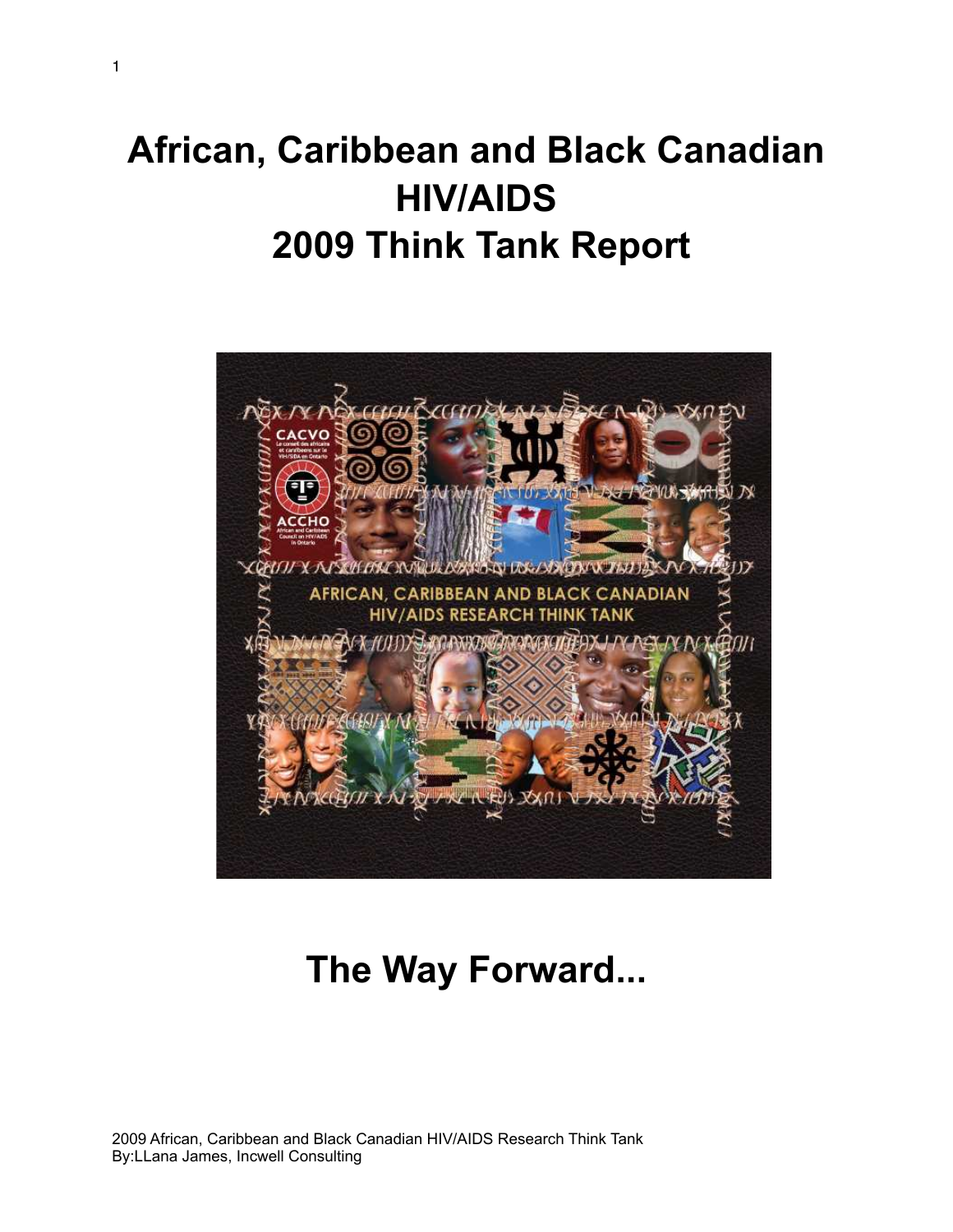# **Acknowledgements**

# **Planning Committee**:

ACCHO, African and Caribbean Council on HIV and AIDS in Ontario AIDS Bureau, Ontario Min of Health and LTC Canadian Institute of Health Research (CIHR) Committee for Accessible AIDS Treatment (CAAT) Dr. Alex Adrien, Montreal Public Health Interagency Coalition on AIDS and Development (ICAD) Ontario HIV Treatment Network (OHTN) Ottawa Public Health Public Health Agency of Canada Toronto Public Health Women's Health in Women's Hands (WHIWH) Planning Committee Chair: LLana James Research Think Tank, Planning, Coordination and Implementation by**:** LLana James, Incwell Consulting

# **Sponsors**

AIDS Bureau, Ontario Ministry of Health and Long-term Care Ontario HIV Treatment Network GlaxoSmithKline Pharmaceutical Company

# **Think Tank Participants**

Research Presenters: Charu Kaushic, Ken Rosenthal MGIPA Panel: Marvelous Muchenje, Lena Soje , Lisungu Chieza, Winston Husbands Roundtable Chairpersons and Facilitators Volunteers Graphic Design: Frantz Brent-Harris Photography: Àjé Knight Venue: Ramada Hotel & Suites, Scott Thompson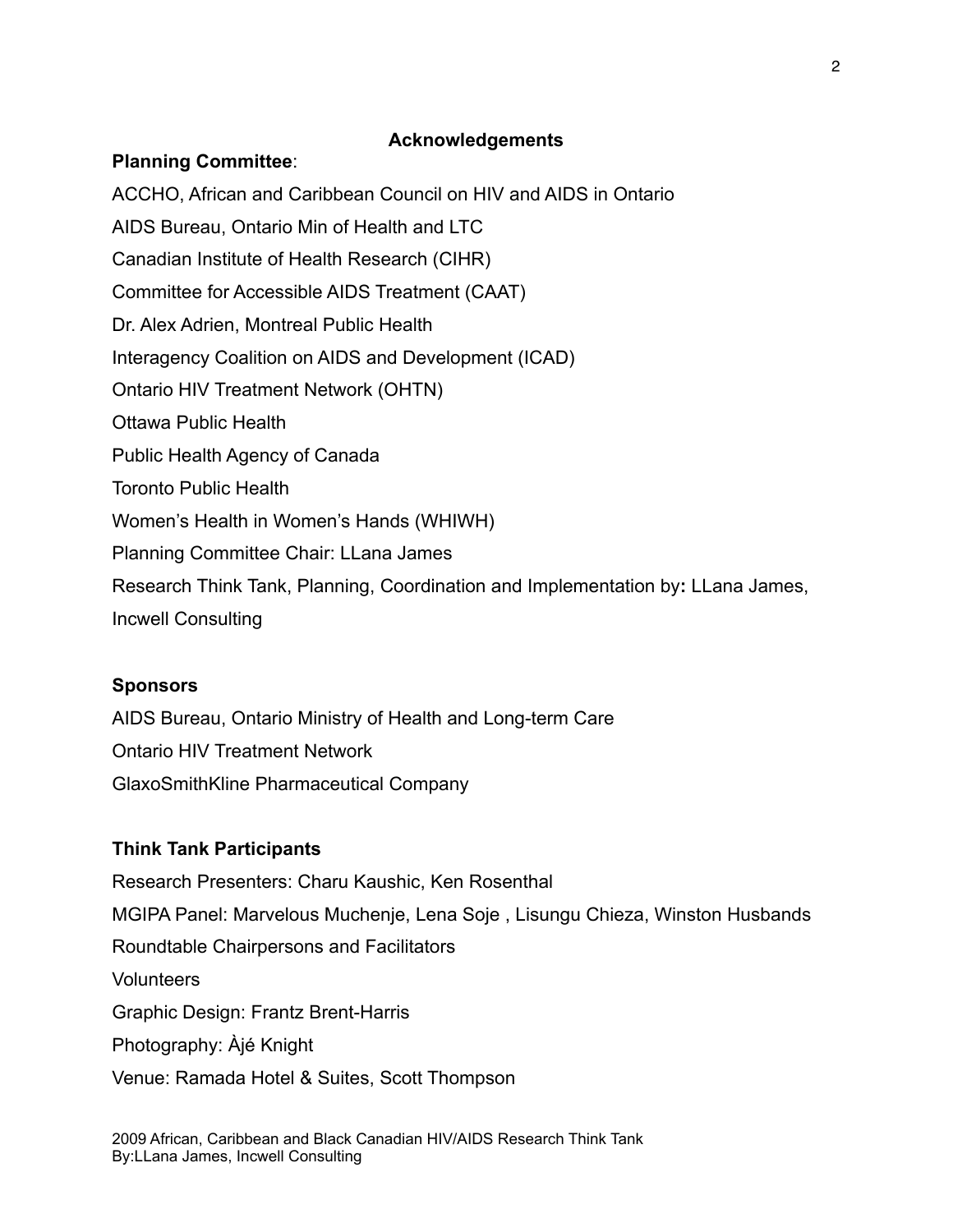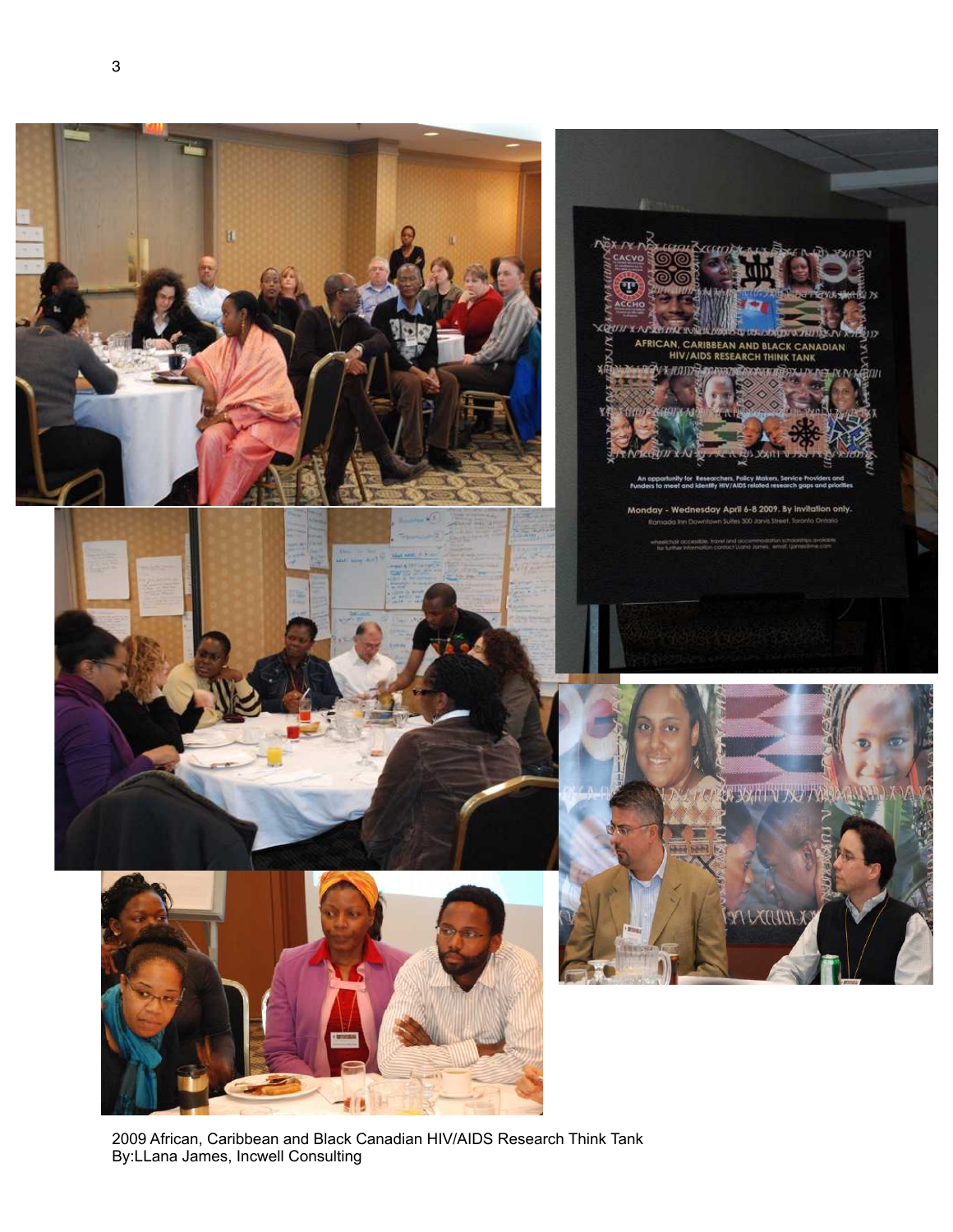#### **African, Caribbean, Black Canadian Think Tank Report 2009**

#### **Background**

ACCHO's provincial and national capacity building work ramped up in 2005 supported by grants from the Public Health Agency of Canada (PHAC), Population Health Fund, the AIDS Bureau, and the Ontario Ministry of Health. The PHAC grant provided the core resources for the engagement activities, workshops, the African and Caribbean HIV Transmission Guidelines and Manual to be developed and published as well as start up funding for the 2006 HIV/AIDS Research Summit. In 2005, the OHTN (Ontario HIV/ AIDS Treatment Network) provided technical support and the AIDS Bureau, provided financial contributions for the 2006 African and Caribbean HIV/AIDS Research Summit.

The 2006 HIV/AIDS Research Summit was a key step towards increasing the African, Caribbean, Black Diaspora's interest in research and created an opportunity to network. The African and Caribbean Council on HIV/AIDS (ACCHO) and Women's Health in Women's Hands Community Health Centre (WHIWH) provided an environment for the community to engage with and learn more about research.

The 2009 African, Caribbean, Black Canadian HIV/AIDS Research Think Tank is the result of the engagement activities that took place from 2005-2009. Resources for hosting the 2009 African, Caribbean and Black Canadian HIV/AIDS Research Think Tank were provided by ACCHO, the OHTN, the AIDS Bureau and GSK (GlaxcoSmithKline).

The core theme of the 2006 Research Summit and the 2009 Think Tank was **selfdetermination**. The theme of self-determination is not arbitrary, it in fact arose in the town halls, and community forums that preceded the inception of ACCHO. The theme of self-determination and the momentum it gained prior to 2005 carried forward the present moment. The term *self-determination was defined* then as it is now, by the fierce commitment of *black African, Caribbean and Canadian people taking a leadership*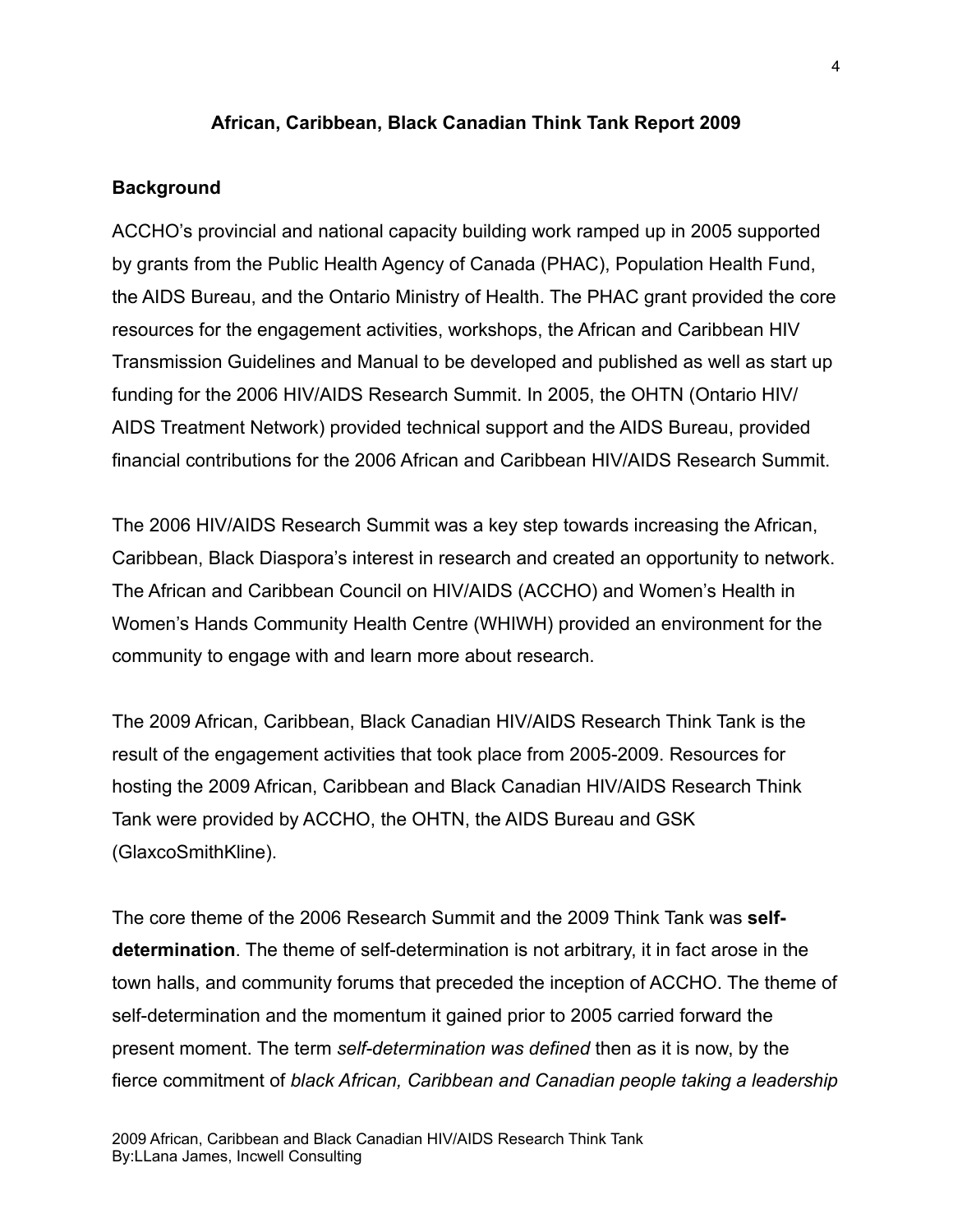*role in defining the issues and identifying both the processes and pathways to constructive action and outcomes, in collaboration with allies and partners*. The 2009 Think Tank is one of many steps towards embodying the message of self-determination, where allies are appreciated but their contributions are balanced.

# **Objectives**

The objectives of the Think Tank were to:

- Determine research needs, gaps and set research priorities
- Share knowledge and information on current and ongoing research
- Promote and facilitate meaningful and appropriate community and academic relationships
- Share effective knowledge translation and exchange methods and strategies

# **Format: A Summary of the Proceedings**

The 2009 Research Think Tank was a three day working meeting with presentations on day one from provincial and federal agencies that provide HIV/ AIDS specific programs and/or funding. Research presentations took place on day one as well as a panel on MIPA (meaningful involvement of people living with HIV/AIDS). The CIHR, OHTN, PHAC



and the AIDS Bureau Ontario Ministry of Health and Long-term Care provided an



overview of the initiatives and funding opportunities. PHAC provided a pre-launch overview of the Population-Specific HIV/AIDS Status Report, People from Countries where HIV is Endemic, Black People of African and Caribbean descent living in Canada. Details of the panel discussion are in, **Section 2 Panel Discussion Highlights** of this report.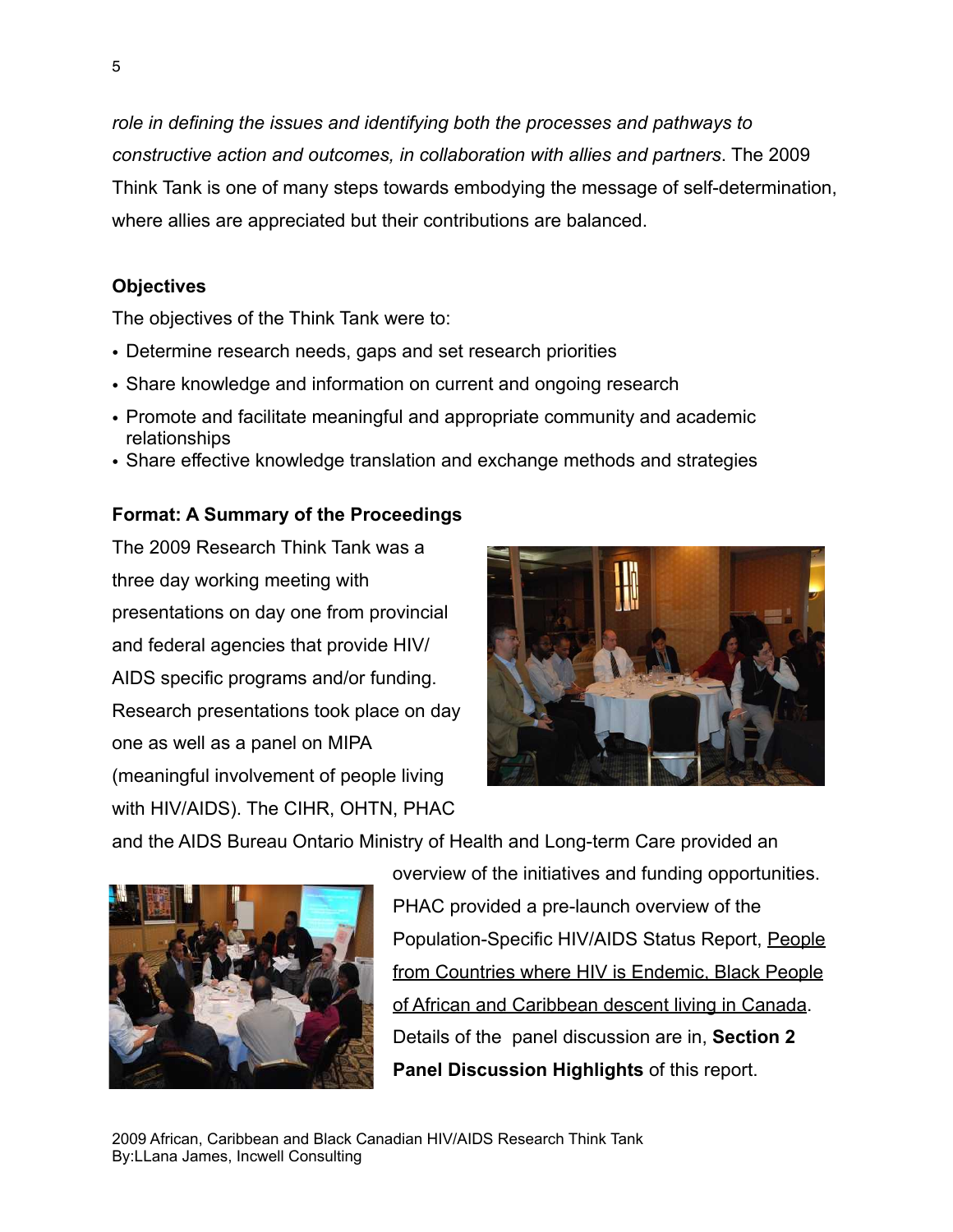The Roundtable portion took place from the afternoon of Day 1 and ended in the late afternoon of Day 3. The Roundtable portion consisted of participants self selecting a research track; socio-behavioural, clinical, epidemiology or basic science, they were best suited to contribute to. CIR (community initiated research) and CBR (community



based research) iframeworks were integrated across tracks. Participants then worked through a series of preselected questions, a chair person (randomly selected per roundtable) and group facilitator were present at each roundtable. The Chair participated in the roundtable exercises, ensured that they remained focused and that their roundtable reached consensus. The

facilitator's only role was to help the roundtable participants remain organized, flip chart their responses, ensure items were not overlooked as well move through the exercises

as per the timelines. At the end of the morning exercises on Day 2 participants prepared powerpoint presentations based on their flip charted responses. In the afternoon of Day 2 during the Roundtable Report Back each of the four roundtables presented their research priorities (based on the exercises) to all the participants, and responded to questions. The outcomes of the exercises produced the research priorities, see **Section 3: Research Priorities**.



The Think Tank concluded on Day 3 with two activities, a moderated discussion and a Timeline Exercise. The moderated discussion, A New Culture of Research:

Considerations, Dilemma's Doing it Right and Bridging the Gaps was an opportunity for participants to discuss four questions, see **Section 4**. The Timeline for Change exercise provided participants with an opportunity to identify which research priorities they 'voted' as short, intermediate and long term activities, see **Section 5**. Each participant received a limited number of colour coded dots and allocated them to the priorities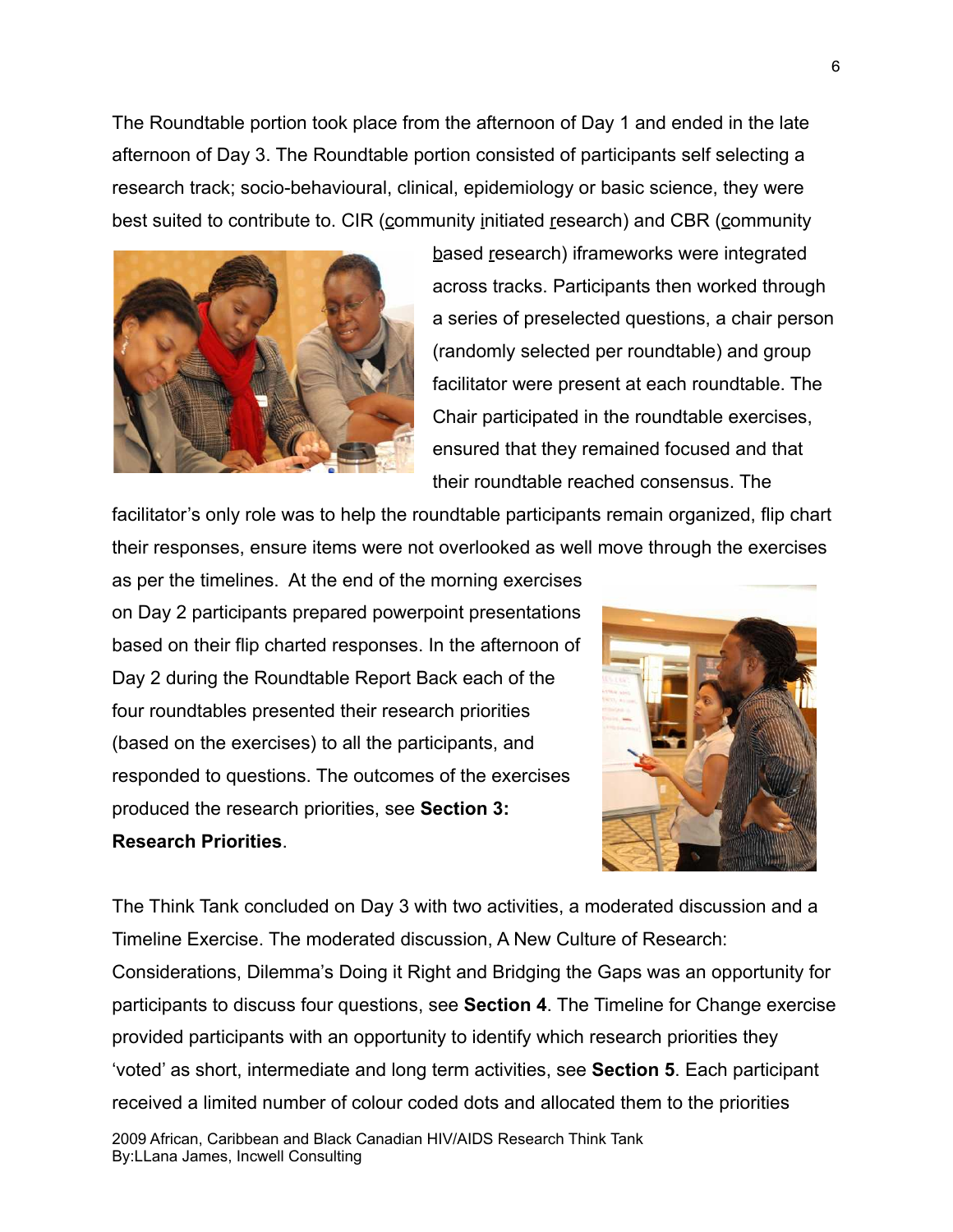presented during the Roundtable Report Back. The 2009 African, Caribbean, Black Canadian HIV/AIDS Research Think Tank ended with a heartfelt *Thank you* to everyone.

# **Section 2: Panel Discussion Highlights**

# **Meaningful and Greater Involvement of African/Black People of the Diaspora Living With HIV/AIDS**

The panel discussion provided an opportunity for participants to learn from and be challenged by people of African/Black Diaspora living with HIV and affected by HIV. The panelist shared their experiences of research, the challenges and benefits. A question and Answer period followed each panelists presentation. The four panelists were: Lena Soje, Marvelous Mucheje, Lisungu Chieza and Winston Husbands (*each of their contributions in the report are excerpts from their presentations, with core content and nuances preserved as much as possible*.)

**Lena Soje** self identifies as living HIV positive for over eighteen years, she has been support worker for fifteen years at Black CAP the oldest Black HIV/AIDS organization in Canada

**MGIPA:** Lena began her presentation by stating that she has always been engaged in HIV/AIDS research as a subject or advisory board member. My experience with MGIPA and my personal experience with research is that GIPA is not always involved in research. Lena stated that ʻI don't get involved unless I know certain things; -What is the impact? Is it of value to PHA's?

-What is the impact on me as a black female PHA?

-Would it hamper, hinder or help my community?

-Will the info that is being gathered on me/us - will something beneficial be done with it? -When researchers get the findings will it be put on a shelf, what will be done with it?

**CBR (Community Based Research):** Most of the research I've been invoved in has been CBR (Community Based Research).

I will talk about the impact it has on me;

CAAT - Mental Health Research was excellent because PHA's were involved at all levels. PHA's presented the findings back to the community. PHA's can be researchers with support.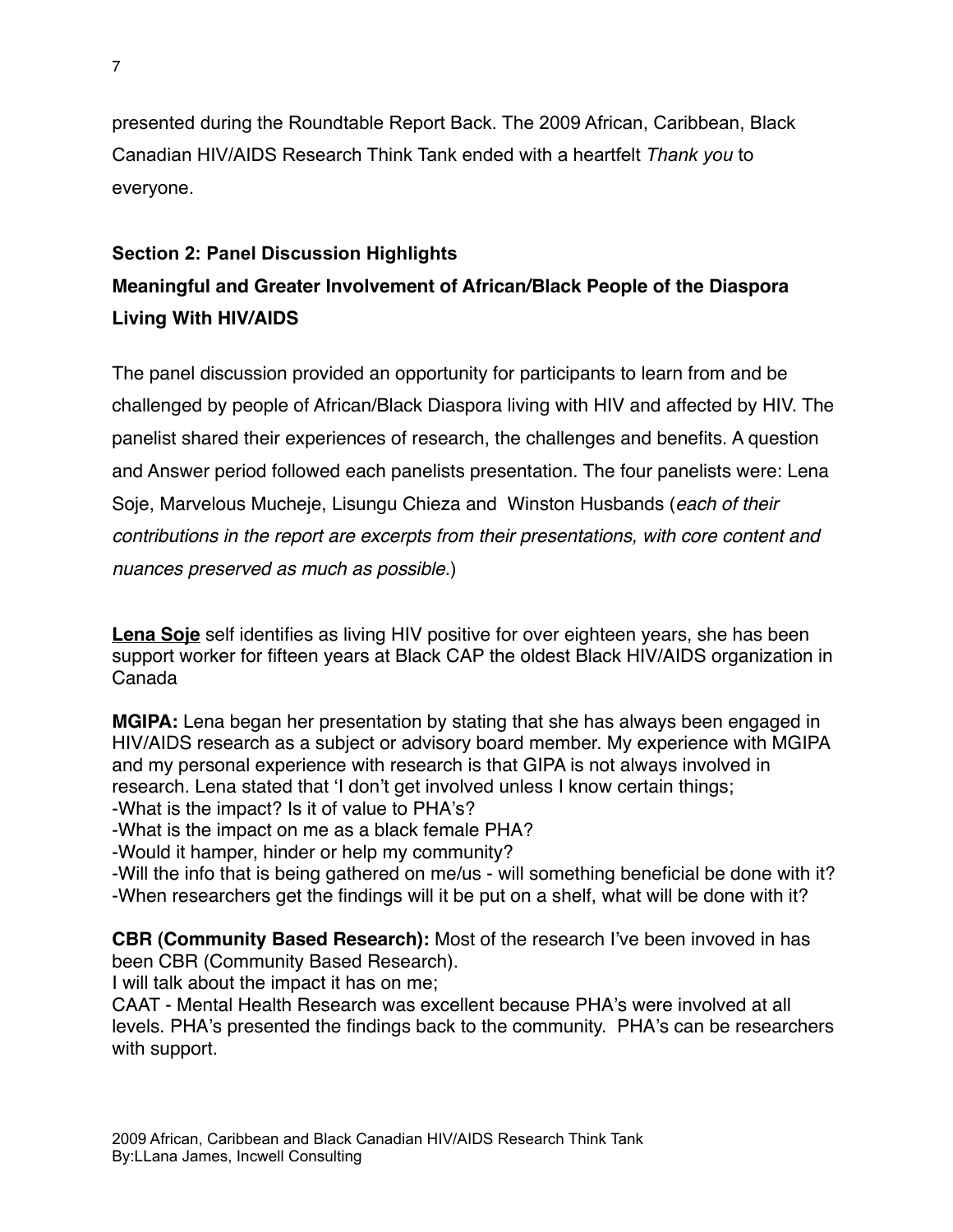**Fertility Research:** The Fertility Research Project impacted me as a support coordinator. My clients were not being welcomed in fertility clinics the project was another step in breaking down barriers to accessing fertility services.

**Trauma Triggers:** Researchers need to be mindful that many issues come up when filling out surveys and people get triggered. Old trauma(s) get revealed. As a support coordinator in the Fertility Study my role was to help them complete the survey whether it was a language barrier or triggers. In that role, being a PHA was valuable to the participants.

**Lisungu Cheiza:** has held several roles in the research process: subject, research coordinator and community research advisory member because of Lisungu's education and training as a microbiologist and as being a person living with HIV, she has often felt caught in the crosshairs of research which has her continually challenging herself and the research process.

Lisungu greeted everyone in more than five African languages. She shared her perspective on the key challenges of the research. Lisungu had powerpoint slide that depicted wolves howling at the moon.

Challenges: lack of recognition, recruitment and dissemination of results, post participation care, language barriers and the lack of understanding/relevance to research participants.

Lisungu said the powerpoint slide depicting the wolves bore great symbolic significance and accurately represented how she felt about sharing her experience in research, ʻthe Wolves represent HIV+ people such as myself. The question is, 'Is anybody listening or are we speaking only to ourselves?'

**Lack of recognition:** Researchers recognize funders and partners but not always the PHA's (people living with HIV/AIDS). If my efforts of participation in research are not recognized or appreciated, do researchers think about what the research would be if only partners and funders were there? It is very important to acknowledge PHA's, because it boosts morale. When it comes to Epi Data; if we are not there to be counted what would you have?

**Recruitment and Dissemination of results**: Researchers are very good at recruiting you will do whatever it takes, you will invade my community space, however when you disseminate results its the opposite. You disseminate at conferences and PHA's don't often get the opportunity to go due to funding and often the language used in the materials makes it inaccessible because our literacy level has not been built up. When you've done the research and you are going to share findings do it the same way you did the ʻall out' recruitment/efforts; child care, tokens, food and let us know "this is time to talk about our findings.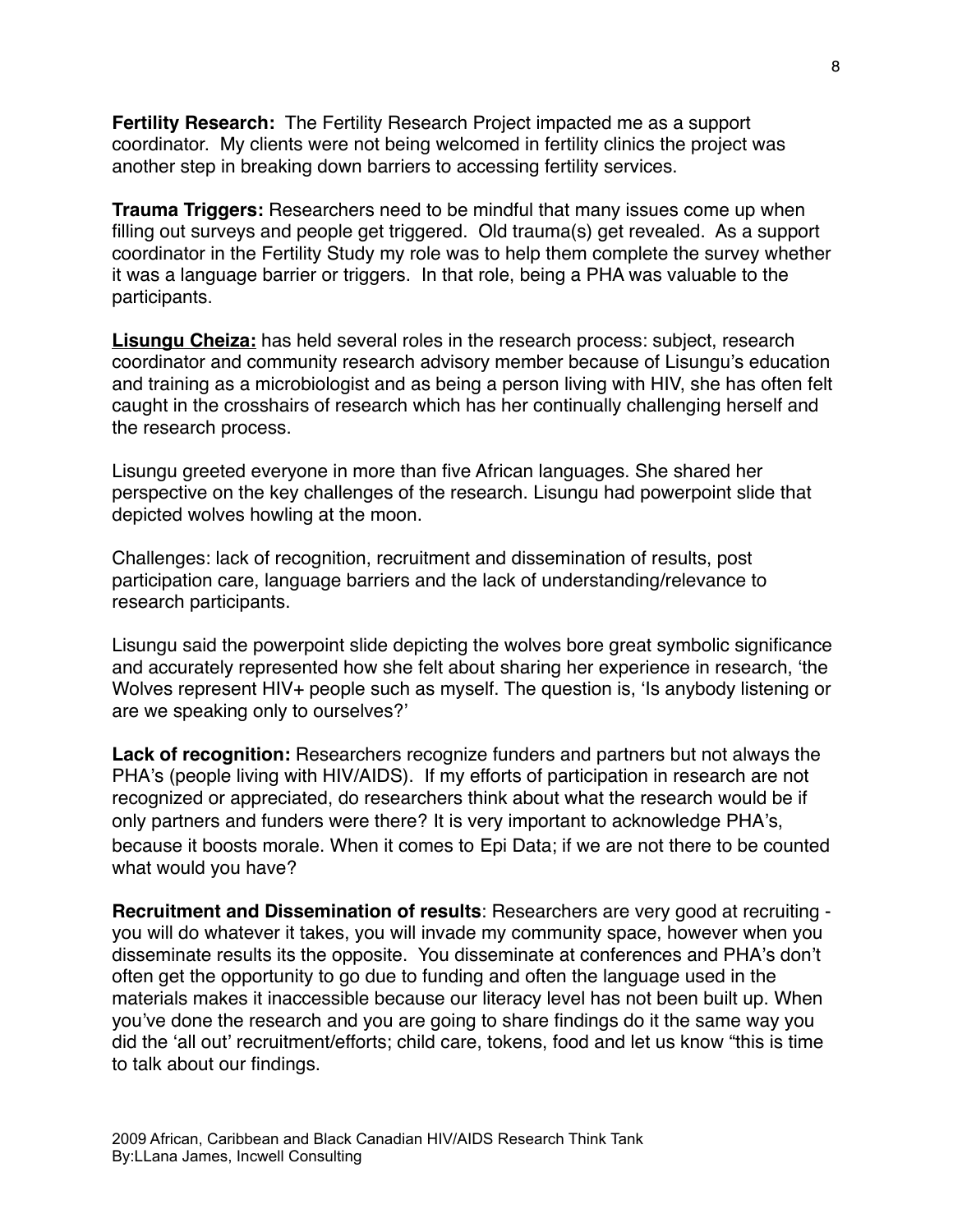**Post Participation Care:** Depending on the type of research, my emotions may be triggered. I will use the analogy of taking off my clothes to describe how your ʻresearch questions and surveys' may affect me, a person living with HIV. You ask me when I come to Canada - start by taking off my shoes, then you ask me when I started having sex - I take off my jacket, before you know it I am naked then the questions/survey is done and you thank me for my participation and send me on my way and lead me to the door. I feel vulnerable, I am sent into the street naked and I am left to cover myself with my hands. What I am simply asking is that during that stage there is someone onsite to talk to.Yes, you give a list of phone numbers but I need someone to physically talk to: so that I can leave the vulnerability you brought to the fore there with the study and then I can go back into the world covered/clothed. It takes too long to book an appointment possibly two weeks later, that's too late.

**Lack of relevance of understanding of questionnaires:** Research participants usually do not know why you are asking the question. We need a context, to understand what we are being asked and what the question really means.

-You ask me, when I started having sex?

-The number of partners over past six months?

-Did I use condoms?

-You ask me about my income; maybe I earn \$500.00 and I see up to \$10K I wonder are you going to give me more money

-I need to understand the implications of the questions

If I don't understand the questions I cannot answer effectively. Come into my space and give me research 101, increase my research literacy. It will help if you come to my space and educate me about the language, what is the questionnaire getting at.

#### **Language Barriers:**

-Your tools are always in English, consent forms in English maybe French. They say "mother tongue speaks to the heart".When the interview process is done in my language it allows me to accurately and truly express myself

-There are many of us who speak many languages, you are always quick to run to professionals - why don't you train us? Train us so we can do our own counseling

In closing Lisungu brought participants back to the Slide (wolves howling at the moon). I've been invited to many conferences where there is a panel; you encourage us to speak, bring our issues. I wonder is it to say ʻwe had the PHA's', in the end there are controversial comments ʻwho do they think they are? 'You don't give us feedback if our comments were taken seriously or if we were just making noise.Are we making an impact? Give us feedback – it is up to you now to engage the dialogue, we have taken the risk to participate and say ʻthis issue that you mentioned this is how we feel'. We need to know that we are not treating PHA's as window dressing

**Mavelous Muchenje** is an advocate and activist. She coordinates one of the most highly attended skills building groups for women living with HIV. Marvelous has been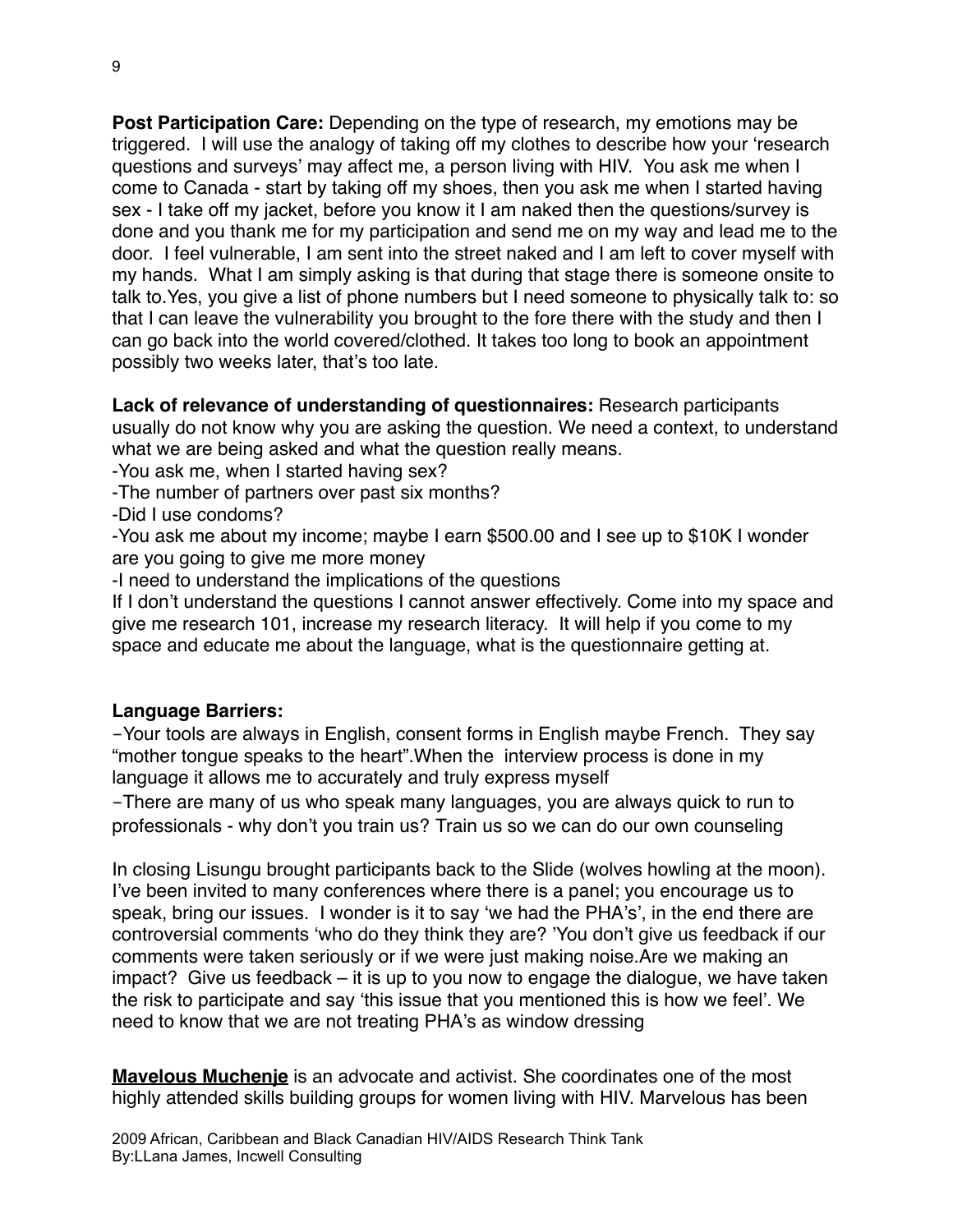living with HIV for over a decade and has recently made Canada her permanent home, alongside her native Zimbabwe.

I called Lena - "I'm going to present my perspectives on being a Peer Research Assistant", Lena asked were you a PRA? I said "yes, but Lena remember the Fertility Study, were we Site Coordinators or PRA's?"

I'll break my contribution into three parts: benefits, participation and challenges, using the Fertility Study as an example.

Benefits for me:

-It was easy for me to recruit due to my position, I knew the women from the program and they were comfortable with me

-I offered other women living with HIV a role model; they don't understand the questions, I explain it, break it down.

-Peers (such as myself) often have extensive knowledge;

-When the client comes to me I often know who is shy and how to get them to open up and share information.

-I am able to break and come back to the survey questionnaire when it gets to be overwhelming.

-I also have the willingness to share my experience

-I was able to give feedback to the PI and the Advisory, regarding what I was finding as problems. I had open discussions at Advisory meetings or at my personal appointments.

-I participated in Questionnaire development and the Pilot. I knew what was in the survey.

-I see my participation in research as a shift of the power base and research process from academic to the community.

For me these were the benefits - I call myself a PRA (Peer Research Assistant) **Participation:** 

> -The peer relationships are more mutual and offer more personal feedback.

-If I am doing research with the women I know already they give the whole answer. They don't have to worry where the information goes.

-PRA's,such as myself may disarm participants, they are more open, less guarded. Fertility study may know what is going on in my life because of what I have disclosed in group etc.

-Participants will speak frankly.

-Peers may be more likely to be flexible with their schedule. I am not new in their houses so they are not worried about who is in their home negotiating with them.

# **Challenges:**

- My experience in research was limited to one research project until approximately two years ago. Prior to that I had only participated in research in Zimbabwe as a subject in the DAT trial regarding the effectiveness of drug holidays.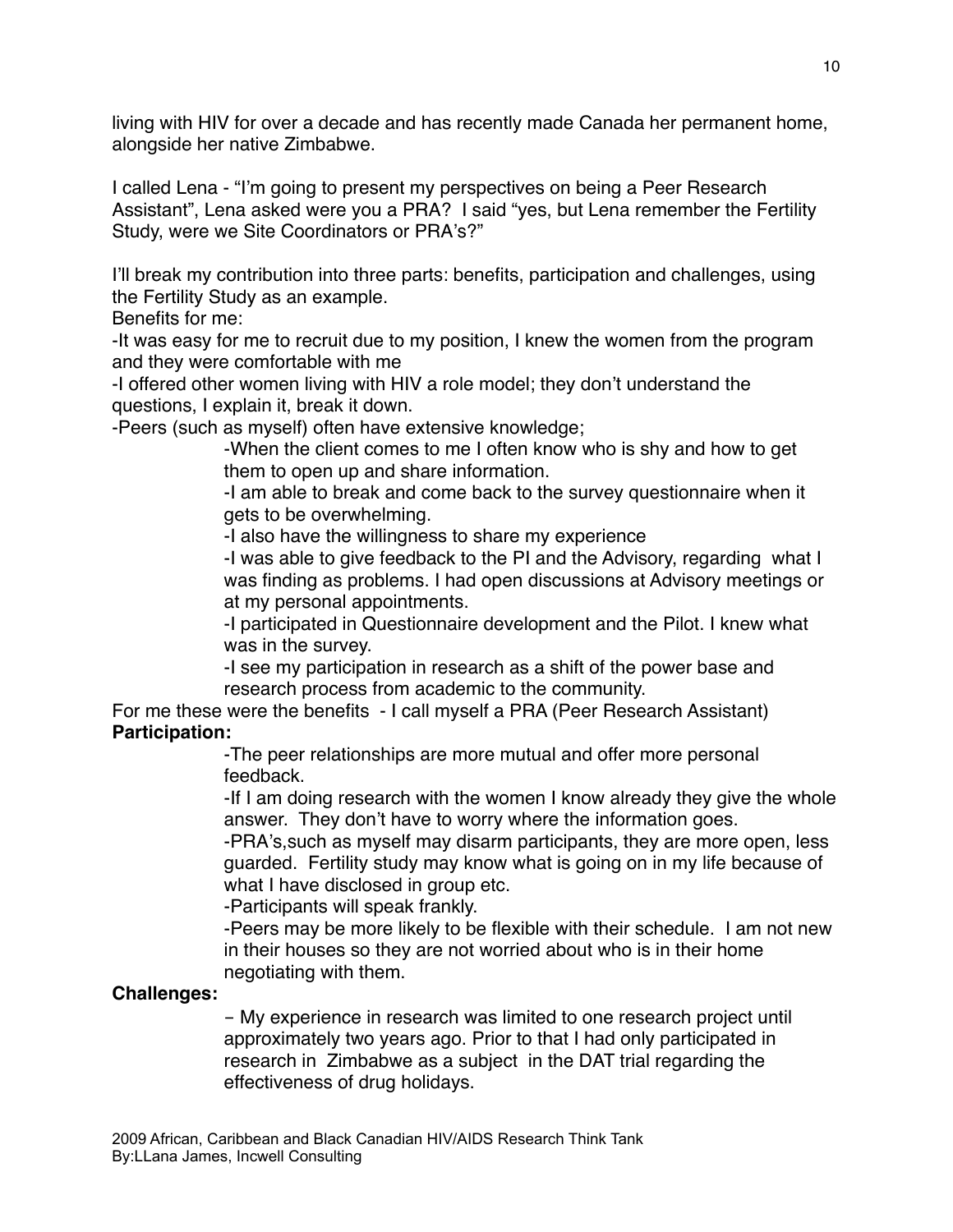- In the Fertility Study, if some one had not worked though their issues and their grieving, they could get support from the Site Coordinator

 -I would sometimes need to step back from the survey/questionaire, because when there is shared experience and rapport, people are more open, the interviews are more emotional

 -Research triggered PRA's and participants; prior trauma - I remained strong in the interview knowing that we both needed counseling.

-Onsite support is needed

 - Are peers and researchers ready to put aside their agenda in the research.

#### **Confidentiality:**

 -Is the consent form between/with the PI and the participant, is it with me (Marvelous) and participant, what is the guarantee? -If they (research participant) goes and shares infomation shared in confidence in the community what is my recourse?

#### **Use of Acronyms:**

 -It was my duty to learn the survey question in case I am asked any questions from the participants, when you interview different levels of participants there are some who are more educated than you.

#### **Historical Memory:**

 -Negative experiences regarding PHA's being used to recruit have an impact on the present

**Cultural Differences:** (African/Black Diaspora is a heterogeneous population)

-I still must find ways to speak across cultures

#### **Being Blamed:**

 - If the honoraria too low, the one who is recruiting is the person perceived as responsible for the issues at hand

#### **Before Recruiting:**

 -We need to be trained from the beginning to understand the flow of information and process -Limit the jargon

Marvelous concluded by challenging everyone to "Rethink research, not only ideas but how we are going to be doing it by/with service providers, PHA's and researchers."

**Winston Husbands**, is the Director of ACCHO and has a long history of involvement being an ally to people living with HIV and other populations. Winston offered his perspectives as an ally and offered a critical perspective of the context and structural issues that influence research by, about and for African and Caribbean populations living with and affected by HIV.

Winston began his presentation by agreeing with the challenges and successes noted by my colleagues, fellow panelists.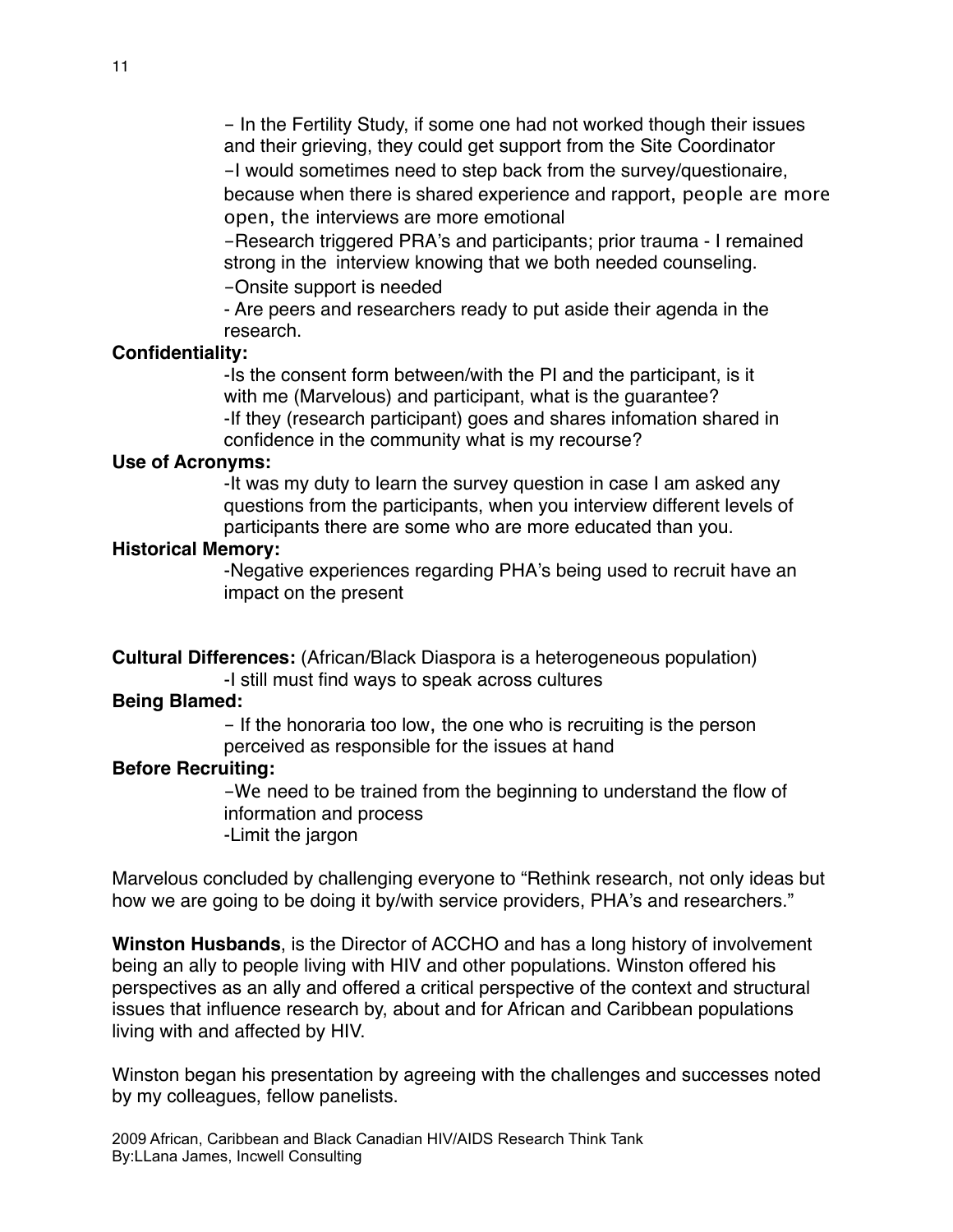**Context:** Sometimes we limit our frame of discussion about research to the actual dayto-day actions of implementing research. The scope of research and the development process is often much broader than that. There are decisions that are made long before the implementation of the day-to-day research process. Quite often decisions made by people who are not the researchers or who do not even do research period make decisions about what is possible, likely or even probable and, at that point when researchers go to implement their projects some of the wonderful ideas they may hear are impossible to implement because of decisions that have been made elsewhere.

**Research Process:** We need to think more expansively about the research process and development process. Such as developing research needs and priorities and how people living with HIV can be involved in the process. We can also think about how funding decisions were made;

✦ Who makes decisions about who gets funding and on the bases of what information? These are two areas that we don't often think about when we talk about MGIPA, this is where the discussion begins.

✦Who is making decisions and who has access to the decision makers?

✦What/who guides decision making at that level of MGIPA in setting needs and priorities?

✦ The other level is, what funders actually do; (OHTN, CHIR or PHAC AIDS Bureau) with that information

✦ The extent to which PHA's, people such as my colleagues sitting at this table can influence decision making at that level

Looking at research in a more expansive way, means that research with Black people living with HIV would not be possible without the everyday work that Lena, Marvelous and Lisungu do in terms of engaging people who are living with HIV day in and day out. Black people regardless of wether they are living with HIV or not are not going to step forward and voluntarily answer questions and without understanding what is in it for them. This is a particular issues for Black people living with HIV.

**Structural Issues in Research**: The interface between research and its various processes and decision makers often, is a disjointed, curious and uncomfortable environment. Sometimes researchers do not understand that the work they do and the prestige they get is built on the work that is done at the service provision level. Researcher's work is often built on the backs of people who engage and mobilize people, bringing them into the fold so that they will be willing and capable to step forward and answer questions and ask questions of you researchers.There are certain institutional policies and practices that limit the ability of Black people living with HIV to participate in research;

✦ If you research in a university: people with foreign credentials who are well educated and come with experience often face a precipitous decline in income and limited access to employment, while at the same time there is a claim that there aren't people that have appropriate qualifications to fill the roles higher up in the hierarchy. When something gets too fashionable for example the PRA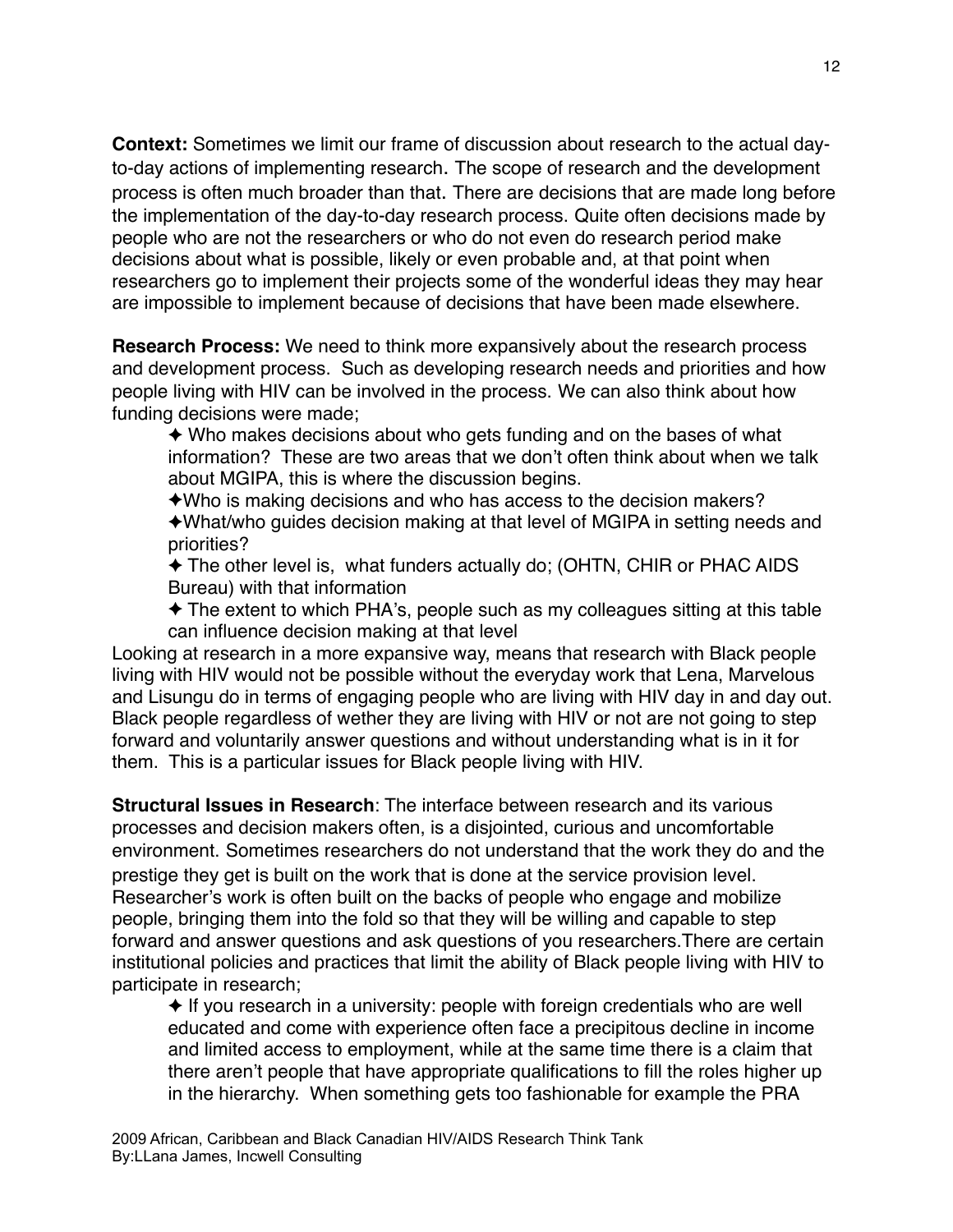role, while it gives some people skills and income, I become pessimistic because we are creating another kind of ghetto.

✦ We have to be careful of our best intentions, in trying to treat people living with HIV with respect and dignity and involve them in our work substantively. We have to be looking beyond what we think is possible.

✦ The PRA opportunity, as a particular program response to a problem may be okay for now and is a good thing for now. However, we have to think at the same time of the limitations of what we're doing and see beyond that or end up creating another ghetto for Black people and we live in too many ghettos already.

Winston concluded with a challenge for change that "there is a need for institutional change. To challenge involvement."

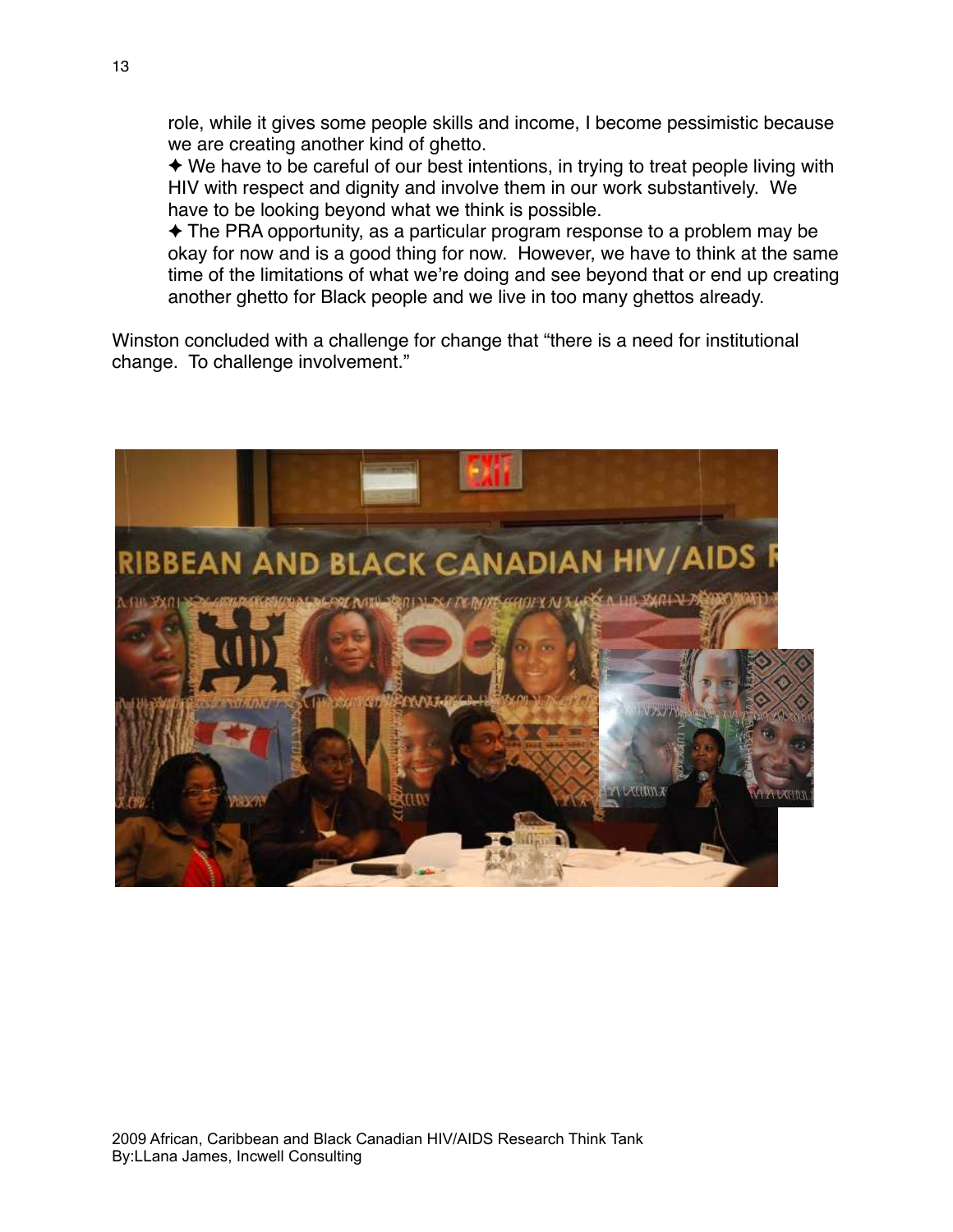# **Section 3: Research Priorities**

Note: When the \*asterisk is in the column header, all items in the column are priorities. When the asterisk is on an item within the column the item is the priority. Basic Science Track

| *Pathogenesis                                                                                                      | *Prevention                           | *Transmission                                              |
|--------------------------------------------------------------------------------------------------------------------|---------------------------------------|------------------------------------------------------------|
| Immune Activation                                                                                                  | <b>Microbicides</b>                   | Effect of innate factors on<br>mucosal transmission        |
| Transmission: Sexual &<br>MTCT re ACB women<br>and specific to being in<br>Canada                                  | Vaccines                              | Effect of hormones in<br>contraceptives on<br>transmission |
| Genetic Influence: Are<br>there specific influences<br>between & among ACB<br>heterogeneous<br>populations         | Immunotherapy                         |                                                            |
| Viral Factors: What if<br>any are specific to ACB<br>populations?                                                  | Contraceptive                         |                                                            |
| Co-infections which co-<br>infections are most to<br>least common what are<br>the factors and the<br>resiliencies? | <b>New Prevention</b><br>Technologies |                                                            |

# Epidemiology Track

| *Lack of Data                 | <i>*</i> Timeliness                                | *Methodological Issues                                                       |
|-------------------------------|----------------------------------------------------|------------------------------------------------------------------------------|
| Of ACBC populations;<br>Local | Epi research data lags                             | Lack of appropriate<br>mechanisms to for studying<br><b>ACBC</b> populations |
| Provincial                    | Mismatch of Epi data with<br>reality on the ground | Operational: Tools may not<br>be appropriate nature and<br>or location       |
| <b>National</b>               |                                                    |                                                                              |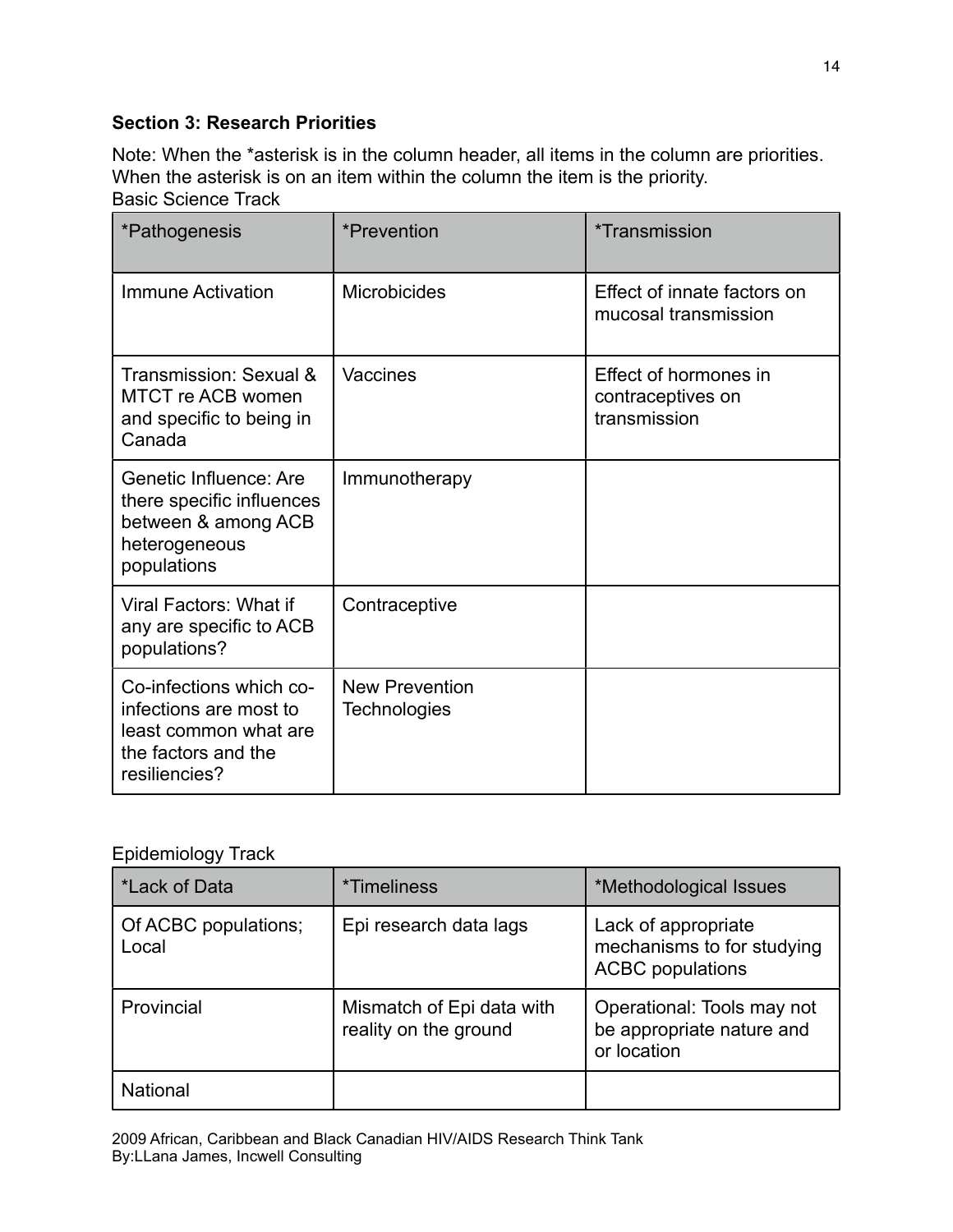Clinical Science Track

| Linkages/Communication                                                                                 | <b>Population Specificity</b>                                                                                                                                                                                                               | <b>Treatment</b>                                                                                                                    |
|--------------------------------------------------------------------------------------------------------|---------------------------------------------------------------------------------------------------------------------------------------------------------------------------------------------------------------------------------------------|-------------------------------------------------------------------------------------------------------------------------------------|
| Better KTE and<br>dissemination practices                                                              | *Aging-Life span<br>approach applied to<br>clinical research                                                                                                                                                                                | Pharma interventions: How<br>do or don't they affect ACB<br>populations across a) life<br>span and natural disease<br>process       |
| Meaningful community<br>relationships (MIPA)                                                           | -Children: Pharma and<br>natural/herbal<br>interventions equally<br>researched and the<br>impacts on development<br>identified, instruments<br>may need to be revised<br>to capture children,<br>family needs not just<br>clinicians        | Herbal/Natural<br>interventions: Invest equal<br>time and energy into<br>research of Herbal/Natural<br>interventions                |
| Trust- take into account<br>historical, non-beneficial<br>practices, stop minimizing                   | -Youth: Pharma and<br>natural/herbal<br>interventions equally<br>researched and the<br>impacts on development<br>identified, instruments<br>may need to be revised<br>to capture youth, family<br>needs not just clinicians                 | Co-infections: examined<br>form as clinical as well as a<br>Determinants of health<br>perspective                                   |
| *Develop pool of trusted<br>clinical practitioners who<br>respect populations<br>concerns,             | -Adults: Women, Men<br>Pharma and natural/<br>herbal interventions<br>equally researched and<br>the impacts on<br>development identified,<br>instruments may need<br>to be revised to capture<br>youth, family needs not<br>just clinicians | ACB populations need to<br>play a central role in leading<br>investigations, mentoring<br>and or less gate keeping<br>may be needed |
| <b>Prioritize ACB researchers</b><br>as investigators that<br>demonstrate anti-<br>oppressive practice | *Accountability to<br><b>ACBC</b> populations                                                                                                                                                                                               | Identify promising practices<br>and improve                                                                                         |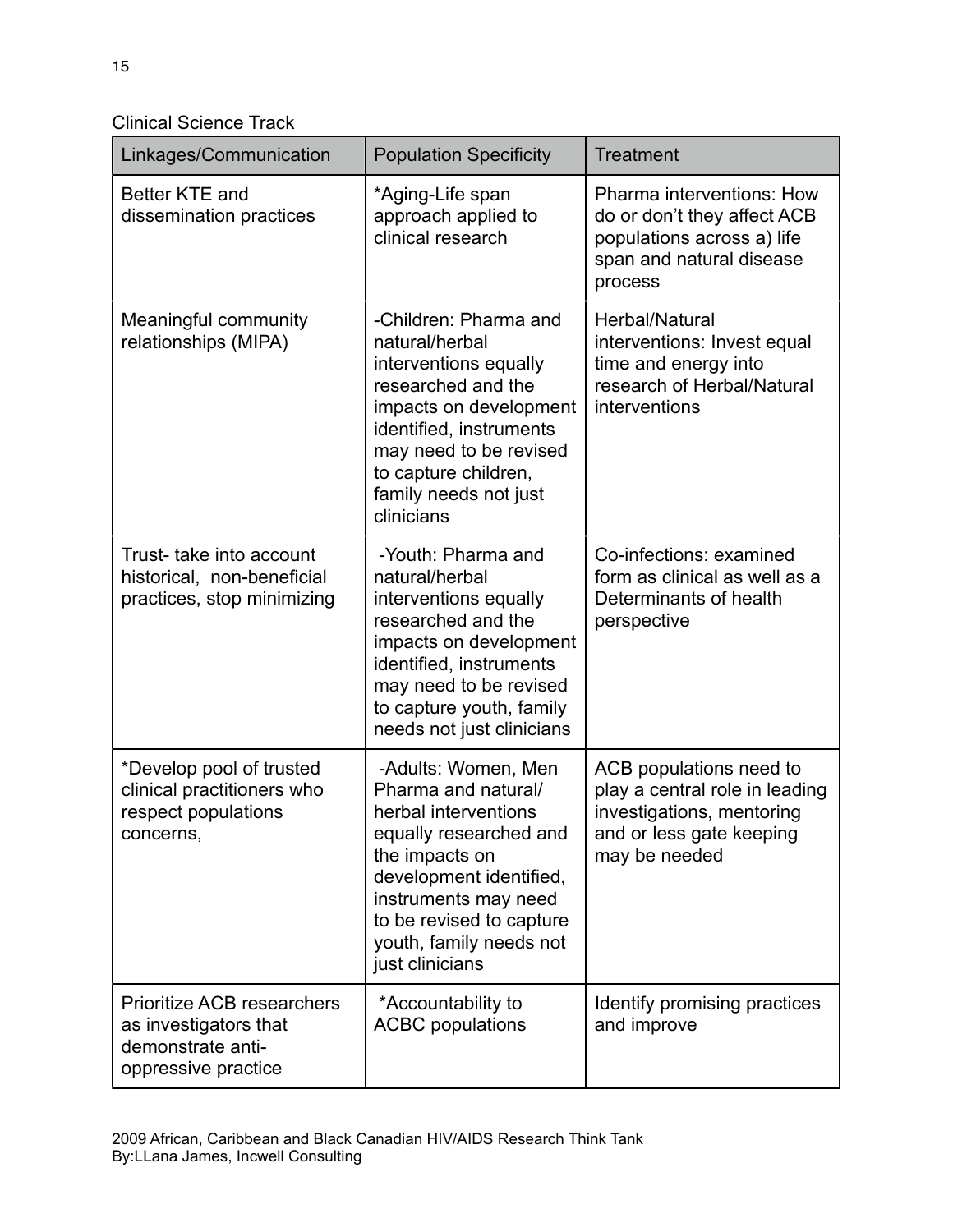# Socio-Behavioral Track

| Prevention                                                                                                                                                                                                                                                                                                                  | *Systemic & Sectoral<br>Accountability                                                   | *Maturing PHA's<br>(use a Lifecourse/span<br>approach)                                                                                                         |
|-----------------------------------------------------------------------------------------------------------------------------------------------------------------------------------------------------------------------------------------------------------------------------------------------------------------------------|------------------------------------------------------------------------------------------|----------------------------------------------------------------------------------------------------------------------------------------------------------------|
| Evaluative research for<br>prevention programming                                                                                                                                                                                                                                                                           | Institutional barriers to<br>services/lack of co-ordination                              | What do we and don't<br>we know about how<br>BPHA's are affected by<br>aging                                                                                   |
| <b>Identify Best Practices in</b><br>prevention programming                                                                                                                                                                                                                                                                 | Impact of racialization and<br>racism on populations                                     | Services need to be<br>tailored to reflect the<br>issues and joys of<br>maturing                                                                               |
| *Identify and include how<br>power imbalances and<br>domestic violence affect<br>HIV prevention                                                                                                                                                                                                                             | Link between racism, poverty<br>& challenges implementing<br>health promotion strategies | Identify & respond to<br>isolation and issues of:<br>relationships,<br>engagement, &<br>involvement                                                            |
| Sex health education<br>education for all youth<br>esp. 13yrs +, follow up<br>info learned in the Toronto<br><b>Teen Survey (HIV</b><br>prevention may need to<br>star earlier using age<br>appropriate materials if<br>action needs to be<br>implemented in the teen<br>years, info to<br>acknowledge kids are Poz<br>too) | Employment                                                                               | What steps & resources<br>are in place in senior<br>housing/homes to<br>address the issues of<br>stigma and chronic<br>disease that may affect<br><b>BPHAs</b> |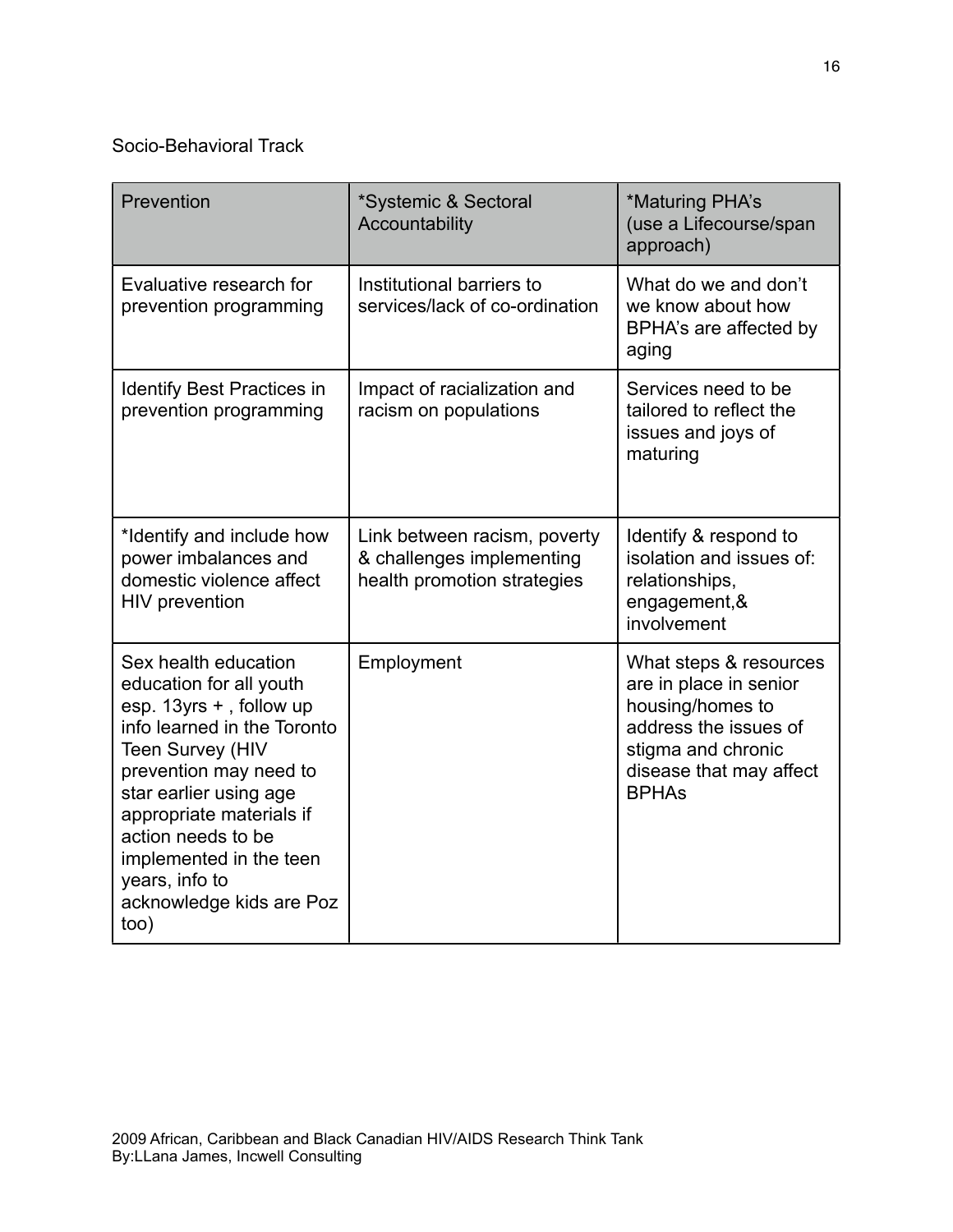Socio-Behavioral Track

| *Criminalization &<br><b>Disclosure</b>                                                 | <b>Capacity Building</b>                                                                            | <b>Population Specificity</b>                                                                        |
|-----------------------------------------------------------------------------------------|-----------------------------------------------------------------------------------------------------|------------------------------------------------------------------------------------------------------|
| Impact on BPHA's and<br>their respective<br>communities                                 | Greater involvement of Black<br>researchers from various<br>disciplines                             | *Focused in-depth<br>research concerning<br>ACB women and<br>reproductive health                     |
| Increase in cases of black<br>PHA's being prosecuted                                    | Mentoring by Pl's of ACBC<br>researchers                                                            | Delivery of health<br>services should be anti-<br>racist, anti-oppressive                            |
| More dialogue regarding<br>disclosure: why/when/<br>who/where and related<br>legalities | <b>BPHA</b> involvement in<br>research should not be limited<br>to PRA's/Coordination level<br>only | Specific trials that<br>address the needs and<br>concerns re:<br>medications prescribed<br>ACB women |

| *Involvement/Engagement of<br><b>Heterosexual Men</b>                                     | *Second Generation HIV Positive Youths                                                                                                                                                                   |
|-------------------------------------------------------------------------------------------|----------------------------------------------------------------------------------------------------------------------------------------------------------------------------------------------------------|
| How do we engage heterosexual<br>men in sexual health                                     | Capacity building/empowerment                                                                                                                                                                            |
| Space and services for HIV+<br>heterosexual ACB men                                       | Positive spaces - more culturally appropriate &<br>non-oppressive services for ACB youth                                                                                                                 |
| How to evaluate and share from<br>existing/emerging programs                              | Understand the issues and challenges faced<br>by positive ACB youths                                                                                                                                     |
| There is not enough dialogue about<br>sexual education between older men<br>and young men | Programming to support ACB youth move<br>through the developmental and identity<br>challenges inherent to tween/teens within the<br>context of ACB community, recognizing race,<br>gender, sexuality etc |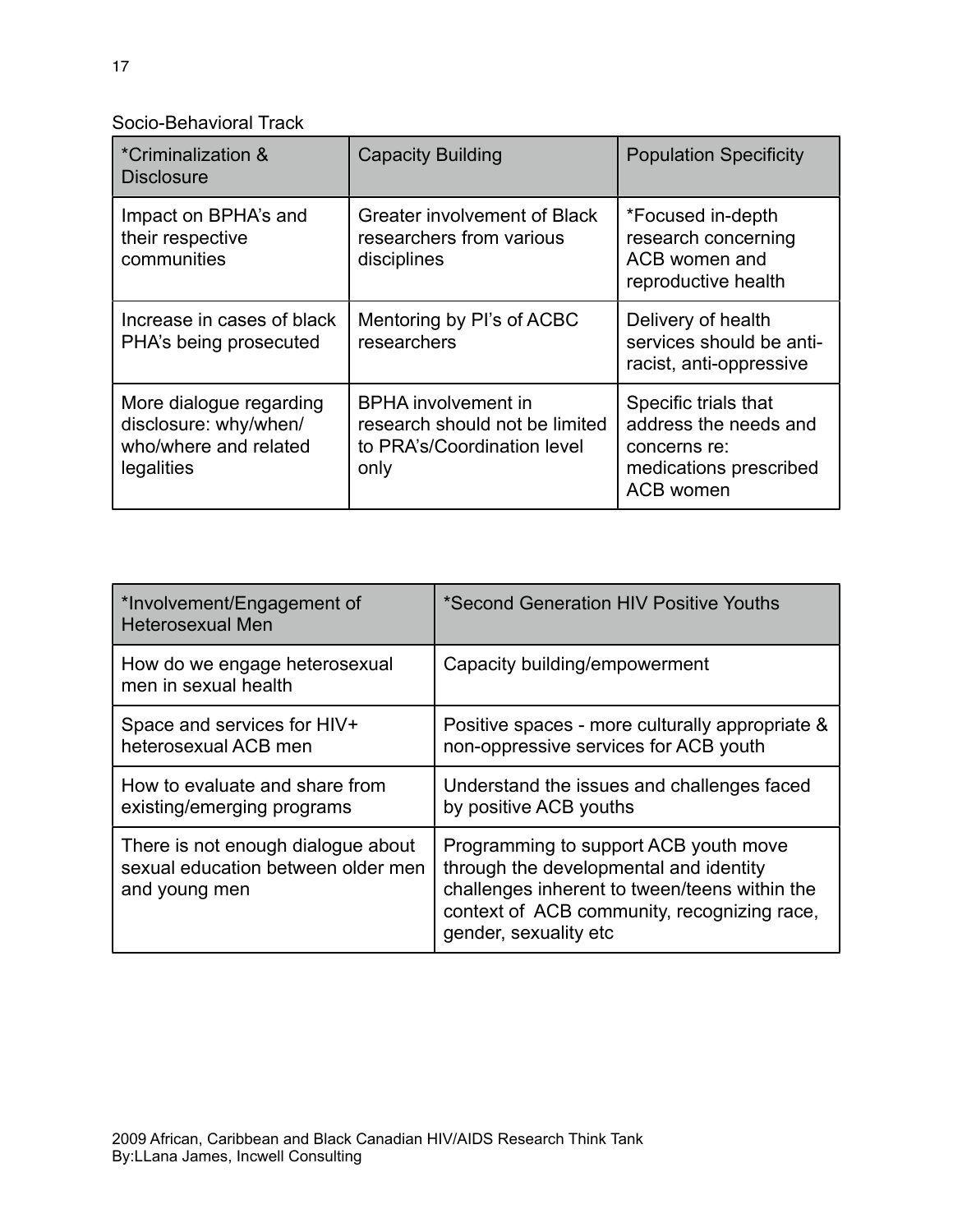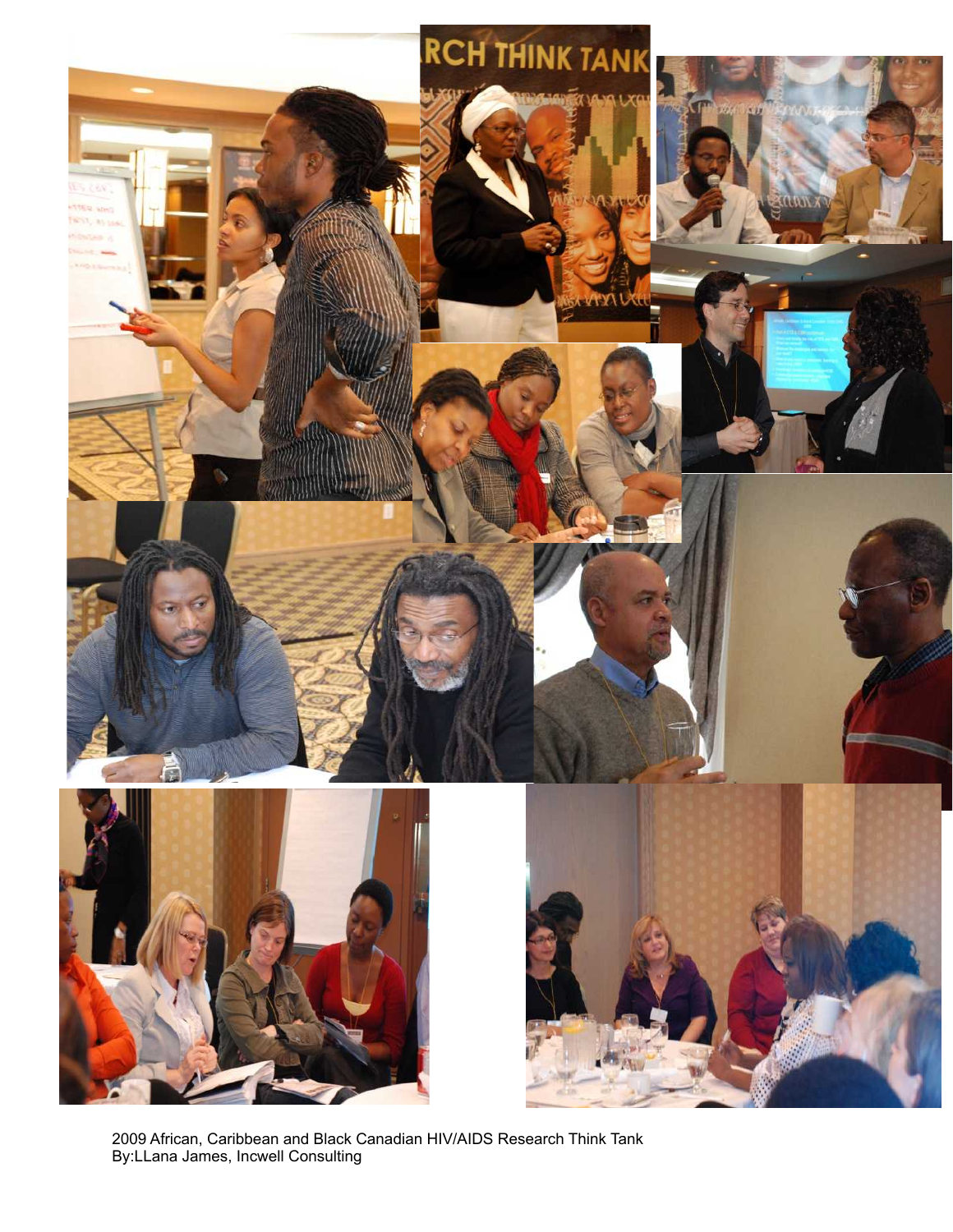# **Top Non Negotiable Priorities Across all Tracks & Discussions**

Acknowledge *ongoing impact* of racialization, racism, gender power imbalances, homophobia, immigration and structural limitations on social mobility, prevention, diagnosis, and treatment for African Diaspora in Ontario (i.e. replication of global patterns)

 $\triangleright$  Acknowledge that due to the multiple and intersecting systemic challenges facing African/Black Diaspora populations that HIV has to be approach from a holistic perspective/determinants of health. HIV prevention, diagnosis and support has to be considered with the context of real life, with competing challenges

Assertively address HIV discourse that seeks to locate the human rights and lives of individuals living with HIV as unimportant or less valuable than the human rights and lives of people with unknown or negative HIV status.

Meaningful involvement of African/Black people living with HIV overall, breaking the glass ceiling of participation

 $\blacktriangleright$ Real time data collection i.e. of epidemiologic data and sharing, as well as supporting linkage to programming where relevant and appropriate

 Take an inventory of all research, prevention, diagnosis, treatment and programming targeting black African, Caribbean and Canadian populations (need to know where we've been to map forward) and identify the value provided to the communities targeted, the organizations involved and benefit to the African/Black Diaspora as a whole

Capacity Building and infrastructure enhancement of African, Caribbean and Black Canadian leadership, researchers and resources to facilitate community initiated/based self-determination per sub-population (one size does not fit all)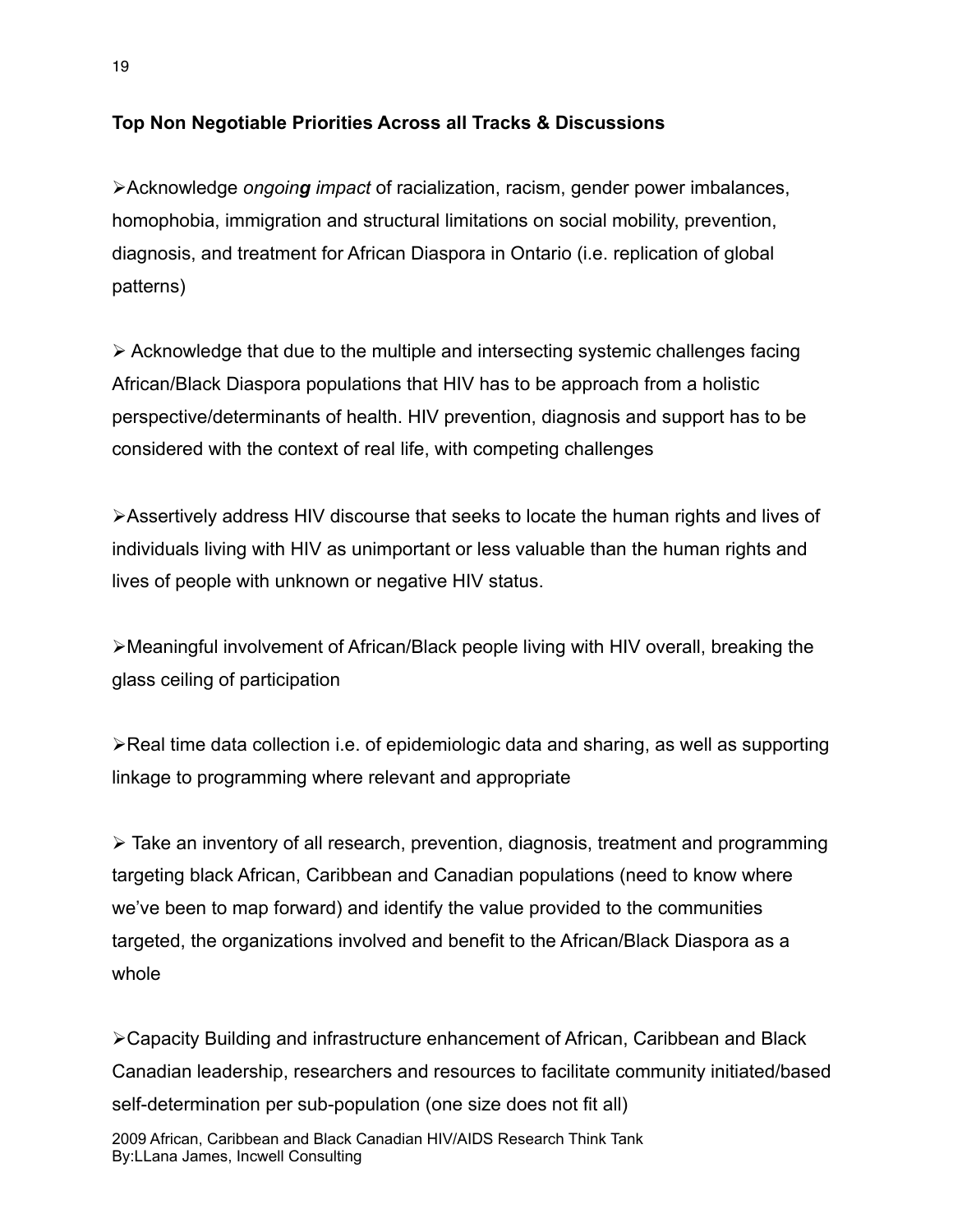Establish a HIV/AIDS Black African, Caribbean and Canadian Research Network

Thematic research that blends; population priorities, scientific/Epi data and front line information with a 5 year outlook including benchmarks and resources

Evaluation & Accountability: Changes required in HIV sector, research and service provision culture, embedding anti-racist, anti-oppressive practices and processes. Evaluation of organizations, service provision and prevention programming

Enhanced tools and relevant training to increase quality, scope, usefulness and timeliness of research

# **Section 4: A New Culture of Research?**

The moderated discussion, A New Culture of Research? Considerations, Dilemma's Doing it Right and Bridging the Gaps was an opportunity for participants to discuss the following four questions:



- 1) How has ACCHO influenced the culture of research?
- 2) What challenges, tensions, successes and lessons learnt do you perceive or know ACCHO may have /are experiencing?
- 3) What are the structural resources/supports that ACCHO's needs to continue the research?
- 4) How have/does ACCHO's choices impact the sector specifically: a) implications for other ethnoracial organizations b) implications for other organizations in Ontario and beyond?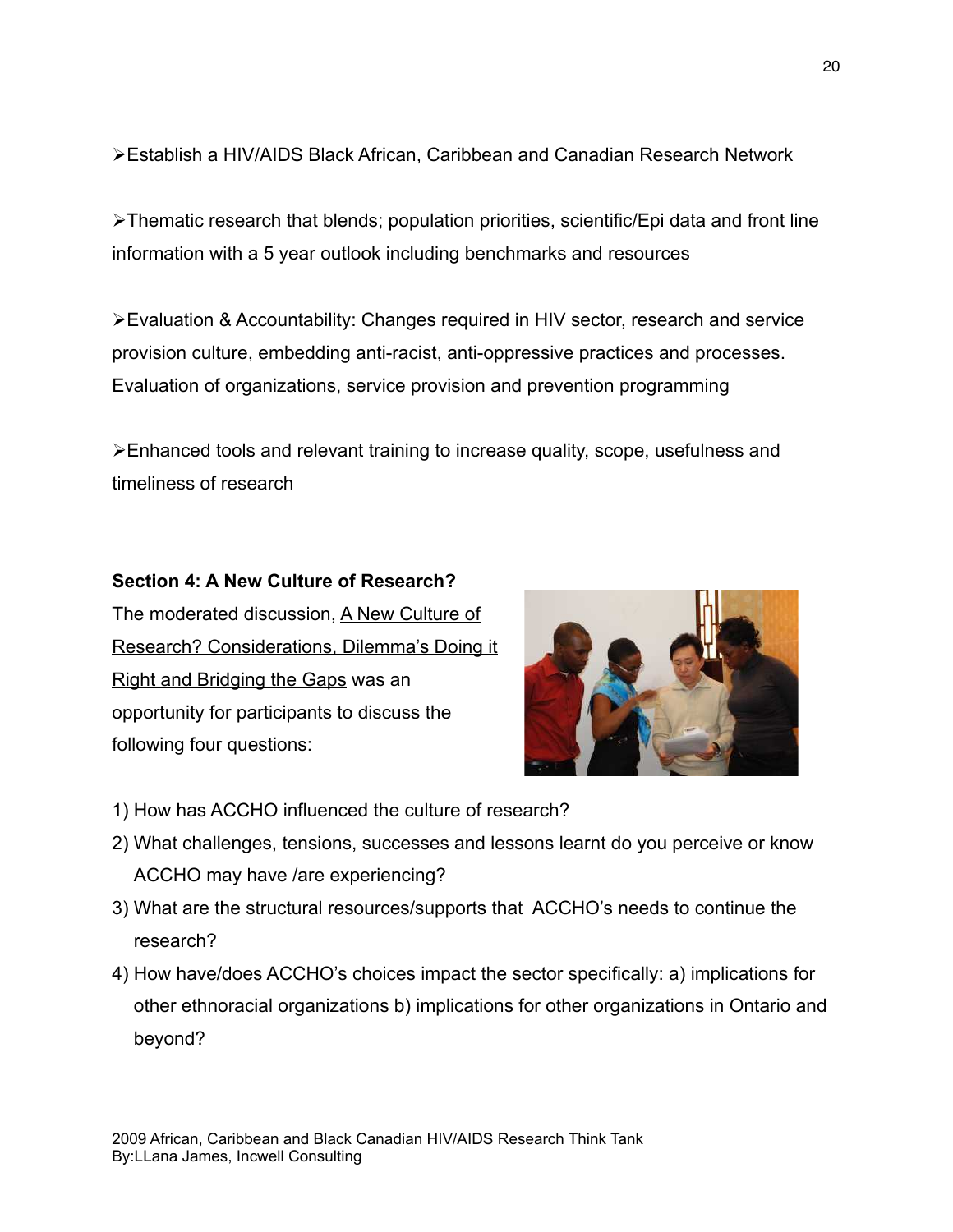# Answers

# **1) ACCHO has influenced the culture of research by being a:**

- \* successful voice for African, Caribbean and Black Canadian people infected and affected by HIV
- \* advocate on social, cultural and political issues
- \* resource to others on issues affecting African, Caribbean and Black Canadian people infected and affected by HIV
- \* influence in field of prevention for support via research funding
- \* unified and harmonized voice for African, Caribbean and Black Canadian people infected and affected by HIV
- \* touchpoint for partners outside Ontario on issues/research related to African, Caribbean and Black Canadian people that acknowledges the realities of race/ racialization
- \* informed partners in research
- \* capacity building engine
- \* helpful organization by developing service/programs
- \* link to and for service providers
- \* model in showing how we use research to do work (research to practice)
- \* influence process of K.T.E. (knowledge translation and exchange)
- \* organization that involves communities (e.g.. Stigma Study)
- \* innovator, developing systemic model (terms of reference) and research processes in working with research institutions
- \* stimulator of new ideas for research
- \* touchpoint for advice/support to government, policy makers/policies and reports
- \* facilitator of community participation and encouragement

2) ACCHO's challenges, tensions and lessons learnt are:

- \* working with the diversities within African, Caribbean and Black Canadian people communities and issues of visibility/invisibilty
- \* changing leadership
- \* hard to have 1 (one) black voice, given populations heterogeneous nature
- \* mandate provincial but requests are from across Canada
- \* how to manage the broader role it is being asked to take on, as a result of requests
- \* how to effectively, orient new council members
- \* how to facilitate people who want to get involved, given ACCHO's very small and fledgling infrastructure
- \* how to manage affiliation(s) with other institutions/universities since it is not a legal entity
- \* resource limitations in influencing policies
- \* ownership of research (vs. universities) as ACCHO is not a legal entity and unable to ʻown' anything
- \* more focus on care/support is needed
- \* partnership with Aboriginal communities needs to be grown and solidified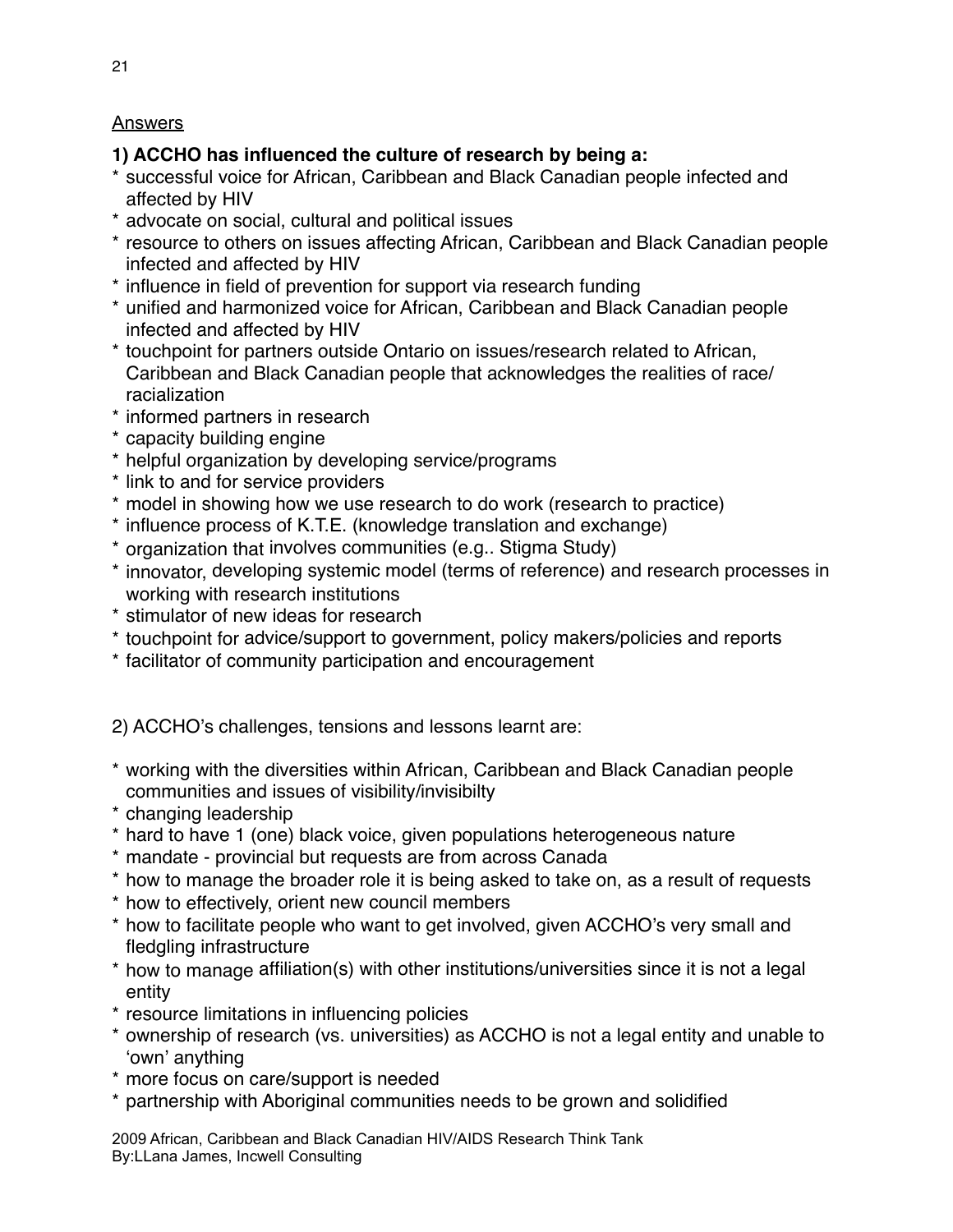- \* implementing MGIPA in ACCHO
- \* difficulty accessing research funding criteria designed for ʻmainstream' populations to study African, Caribbean and Black Canadian people
- \* need to implement O.C.A.P. and make them a more concrete and prominent part of ACCHO's practice

2) ACCHO's successes:

- \* bringing stakeholders and partners together
- \* sharing resources
- \* Stigma Campaign
- \* Keep it Alive Campaign
- \* focus on prevention
- \* credibility in sector
- \* secure funding
- \* impact on ʻCanada' and ʻInternational' dialogue regarding African, Caribbean and Black Canadian people and HIV
- \* more fully incorporating sociopolitical context in different research projects

3) ACCHO needs the following structural resources/supports to effectively continue their research efforts:

- \* "small network need to ʻexpand' and build an "African, Caribbean, Black HIV Research Network"
- \* to caucus/plan/dialogue for African, Caribbean, Black researchers who can make meaningful contributions
- \* overall resource support needed from WHIWH, OHTN, AIDS Bureau
- \* fruitful, good partnerships with funding agencies
- \* Federal and Provincial strategy specifically addressing African, Caribbean, Black people
- \* linkages between clinical, basic science, socio-behavioural, epidemiology and service provision sectors
- \* harness further resources via partnership, CIHR, ACAP
- \* dedicated core research funding and staff
- \* human resources need for greater mentorship, especially research
- \* coalition building of broader communities
- \* outreach to communities via events and other networks
- \* own/have our own independent space
- \* more room for student practicum (research)
- \* mobilize more human volunteer resources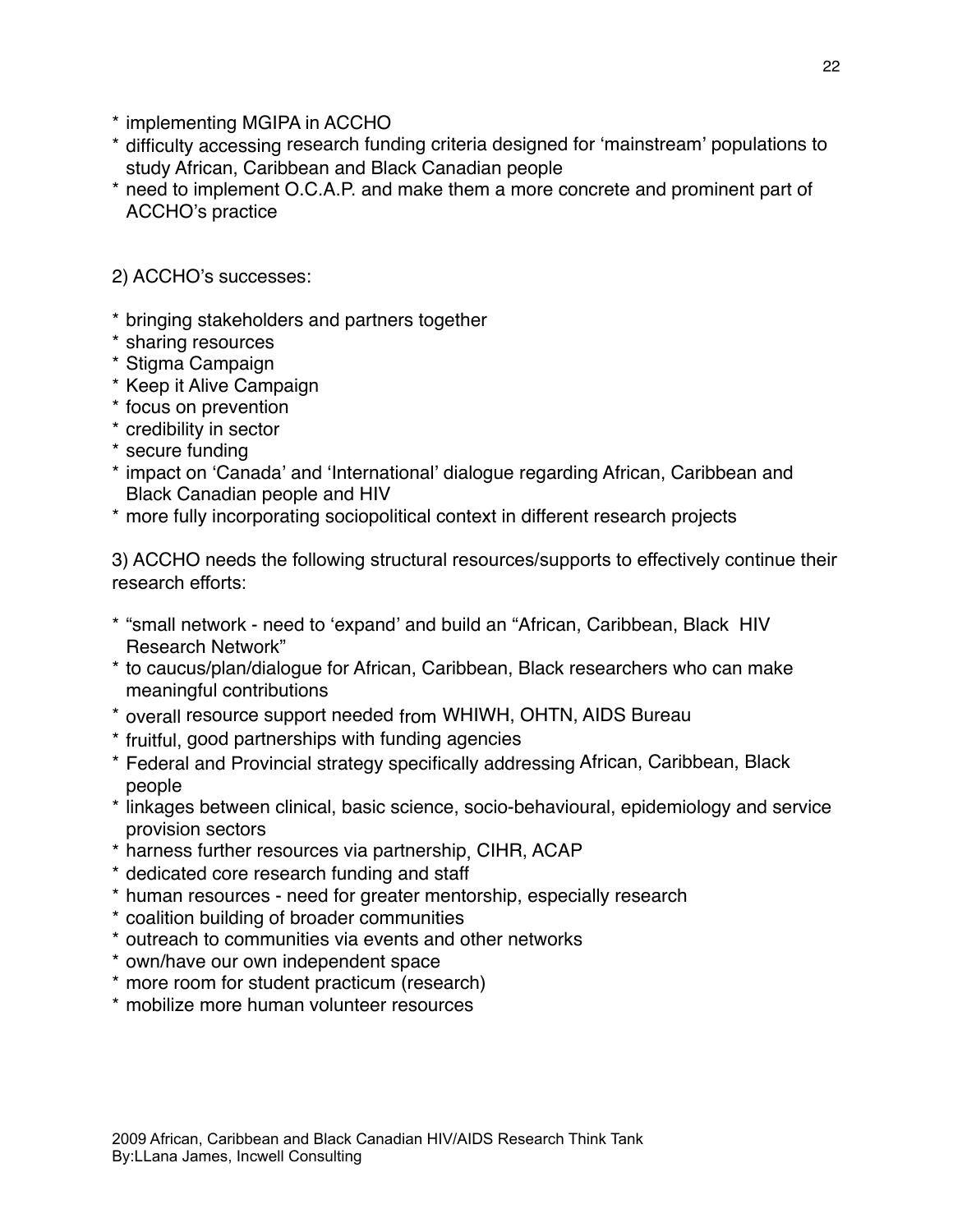4) ACCHO's impact on ethnoracial organizations and implications for other organizations in Ontario and beyond:

- \* highlight inclusiveness in research process vs. mainstream practices
- \* showed important role in capacity building
- \* students use ACCHO as a hub- get access to information, other researchers etc
- \* legitimize community leadership/approach to research
- \* facilitate coalition building and mobilize communities
- \* need more "group" mentorship to breakdown institutional barriers
- \* help define research direction (e.g. co-infections)
- \* broaden ACCHO membership to include other non-HIV focused researchers \* focus on social political as well as mainstream issues
- \* inform broader communities
- \* academic partnerships meaningful linkage of research to strategy
- \* model of " African, Caribbean, Black Strategy workers" across Ontario
- \* models for others, groups and provinces
- \* membership to students from ACB communities
- \* define and document a CBR model re:
	- \* partnering with others (e.g. universities)
	- \* Capacity building for other provinces
	- \* KTE for other ethno-racial groups ( models/research partnership)
	- \* nationalizing our strategy

# **Section 5: Timeline for Change**

The Timeline for Change exercise provided participants with an opportunity to breakout of the group format, to respond as individuals and to ʻvote' their concious. The charts below provide a snap shot in time. Each participant received colour coded dots and placed them next to the priorities identified by roundtable tracks.

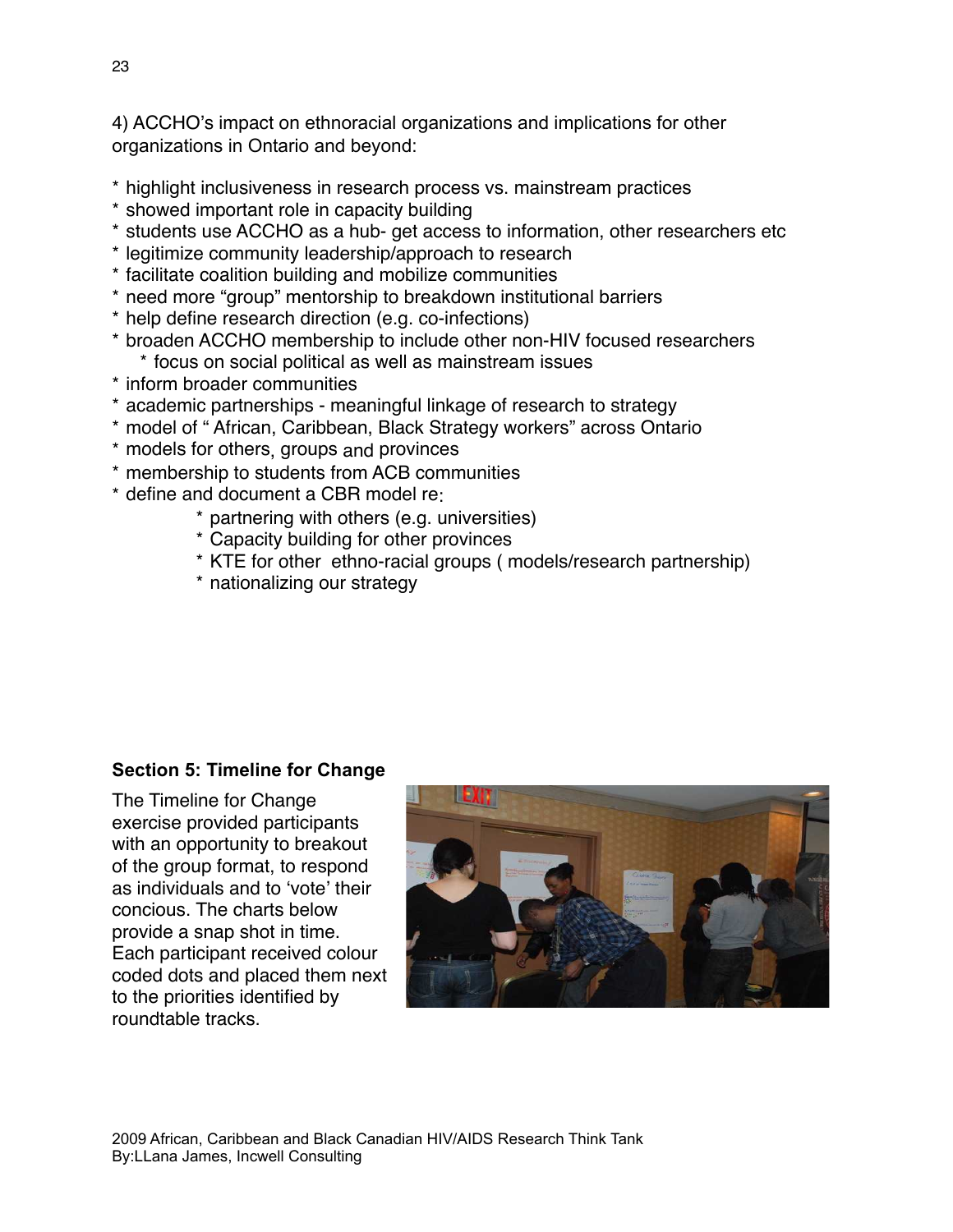| <b>BASIC SCIENCE</b>                                                                                                                                                                                                                                                   | <b>SHORT-</b><br><b>TERM</b> | <b>MEDIUM</b>  | <b>LONG-</b><br><b>TERM</b> | <b>TOTAL</b><br>'votes' |
|------------------------------------------------------------------------------------------------------------------------------------------------------------------------------------------------------------------------------------------------------------------------|------------------------------|----------------|-----------------------------|-------------------------|
| Pathogenesis: Basis for understanding<br>infection and disease progression<br>Further understanding will help to design<br>tools for treatment and prevention<br>Important to look at host and viral factors<br>including genetic, immune and<br>environmental factors | $\overline{2}$               | $\overline{2}$ | 8                           | 12 <sup>2</sup>         |
| Transmission: Need to understand<br>mechanisms of transmission to better<br>control spread of HIV                                                                                                                                                                      | ∩                            | 8              | 7                           | 15                      |
| Prevention: Require new prevention<br>technologies<br>Need to develop new treatments for<br>immune modulation (altering the immune<br>response)                                                                                                                        | 10                           | 10             | 8                           | 28                      |

| <b>EPIDEMIOLOGY</b>                                                                                                                | <b>SHORT-</b><br><b>TERM</b> | <b>MEDIUM</b> | LONG-<br><b>TERM</b> | <b>TOTAL</b> |
|------------------------------------------------------------------------------------------------------------------------------------|------------------------------|---------------|----------------------|--------------|
| Ongoing collection and sharing of service-<br>level/local/provicial Epi data to influence<br>service delivery (real time)          | 12 <sup>2</sup>              | 9             | 5                    | 26           |
| KAPB study of ACB populations to get<br>baseline info across identified priority sub-<br>populations & identified range of topics. | 13                           |               | 5                    | 25           |
| Methodological/Operational research to<br>develop tool for accessing & collecting info<br>on ACB populations                       | 7                            | 4             | 6                    | 17           |
| Comprehensive listing on current & past<br>studies on ACB populations in Canada (on-<br>going inventory)                           |                              | 4             | $\overline{2}$       | 13           |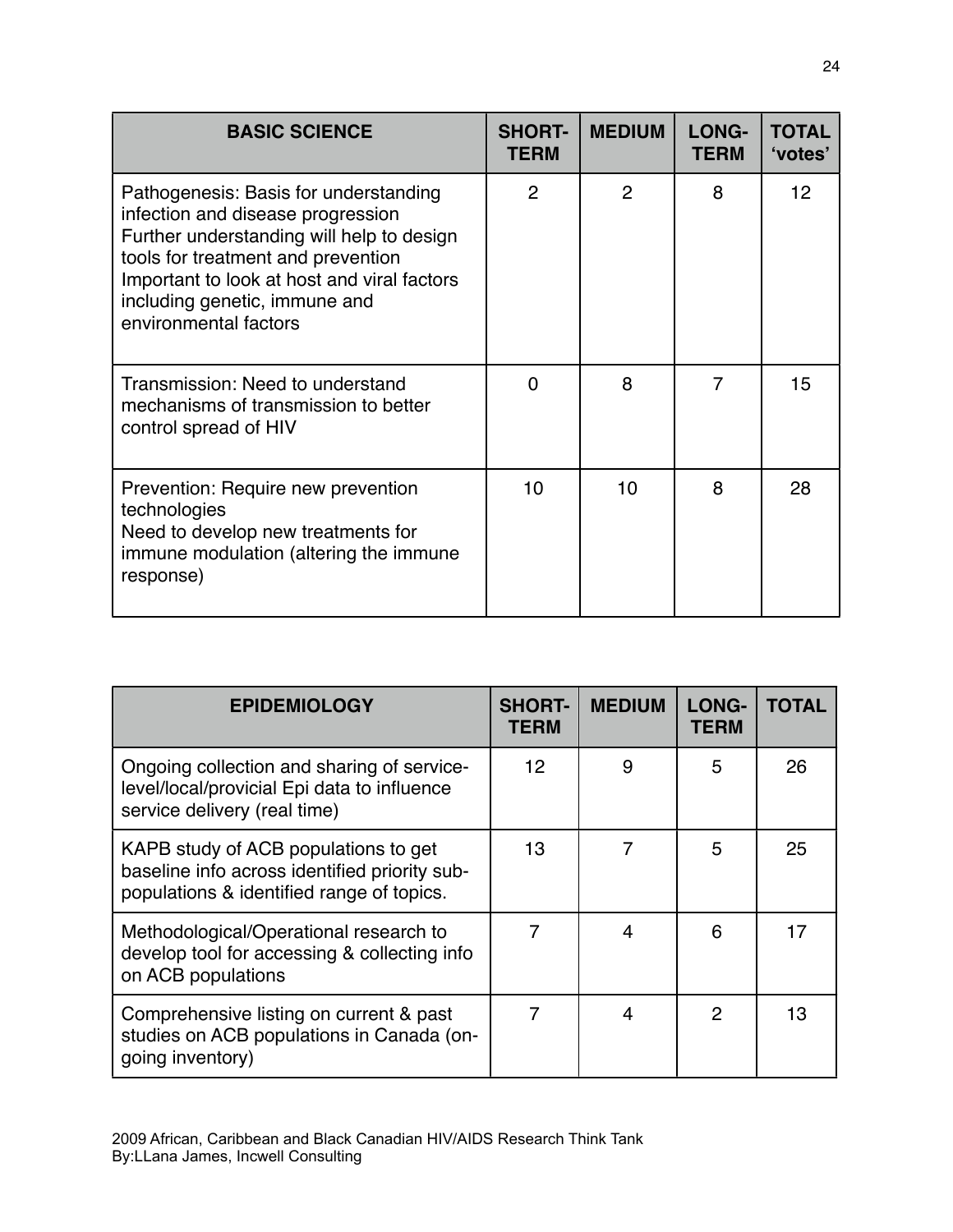| <b>CLINICAL SCIENCE</b>                                                                                  | <b>SHORT-</b><br><b>TERM</b> | <b>MEDIUM</b> | <b>LONG-</b><br><b>TERM</b> | <b>TOTAL</b> |
|----------------------------------------------------------------------------------------------------------|------------------------------|---------------|-----------------------------|--------------|
| Capacity Building: (empowerment,<br>informing the community of research<br>findings)                     | 10                           | 3             | 3                           | 16           |
| Responsible research: To change policy, to<br>modify the system, research that includes<br>the community | $\overline{\mathbf{4}}$      | 0             | $\overline{2}$              | 8            |
| MIPA (meaningful involvement of people<br>living with HIV/AIDS)                                          | 5                            |               | 1                           | 6            |
|                                                                                                          |                              |               |                             |              |
| Funding (advocacy, mentorship, role<br>models - list of Black Pl's, community<br>based process)          | 8                            | 6             | 9                           | 23           |
| Stigma (education at all levels)                                                                         | 8                            | 5             | 4                           | 17           |
| Trust (transparency, accountability)                                                                     | 5                            | 0             |                             | 6            |

| <b>SOCIO-BEHAVIOURAL</b>                                     | <b>SHORT-</b><br><b>TERM</b> | <b>MEDIUM</b> | <b>LONG-</b><br><b>TERM</b> | <b>TOTAL</b> |
|--------------------------------------------------------------|------------------------------|---------------|-----------------------------|--------------|
| <b>Criminalization &amp; Disclosure</b>                      | 25                           | 7             | 9                           | 41           |
| Evaluative research for prevention<br>programming            | 16                           | 6             | 8                           | 30           |
| Power imbalances & domestic violence                         | 2                            | 7             | 3                           | 12           |
| <b>Institutional Barriers</b>                                | 4                            | 7             | 8                           | 19           |
| Racism, ongoing issues & the history of<br><b>HIV/AIDS</b>   | 6                            | 5             | 6                           | 17           |
| Black Caribbean & African researchers -<br>capacity building | 31                           | 7             | 3                           | 41           |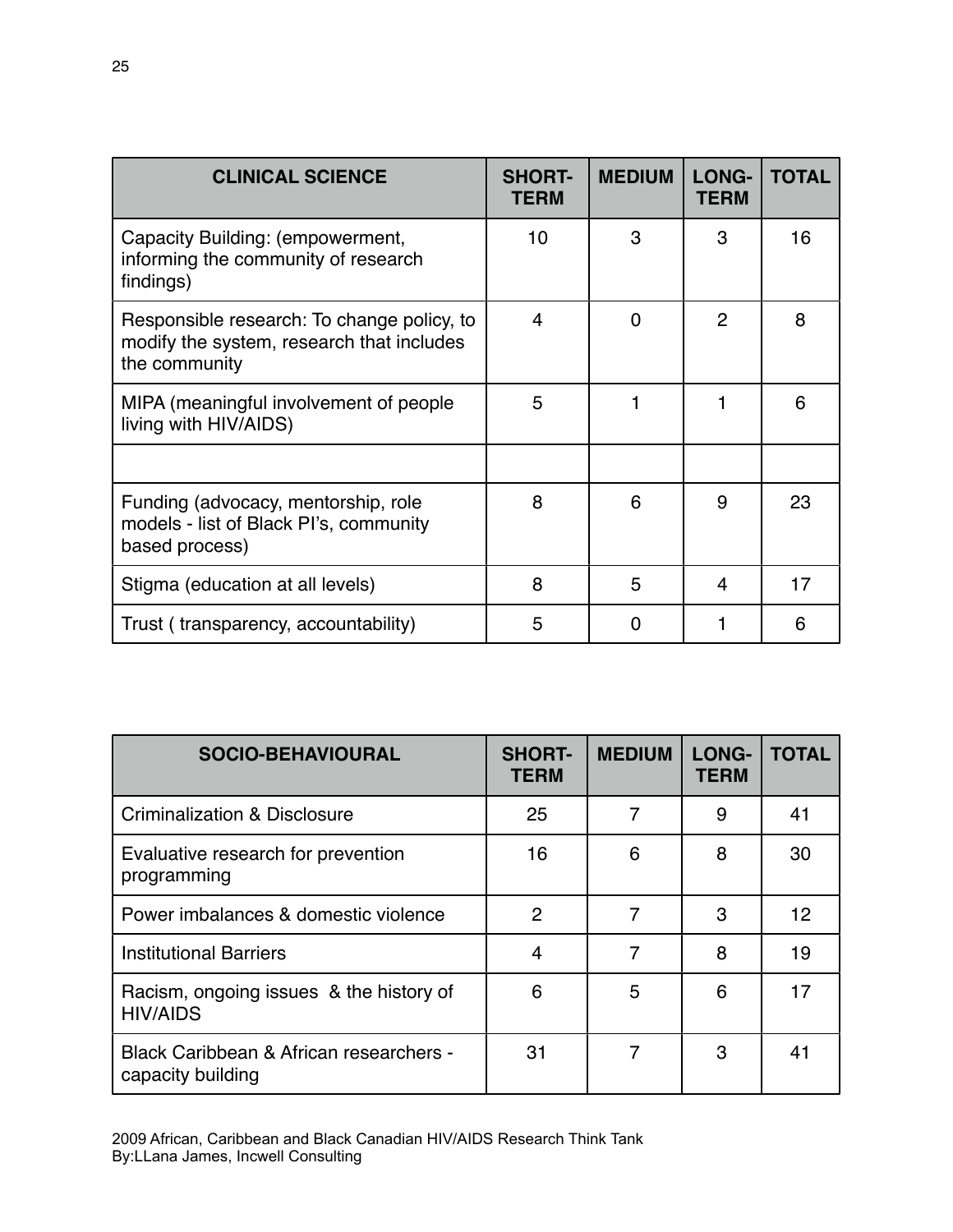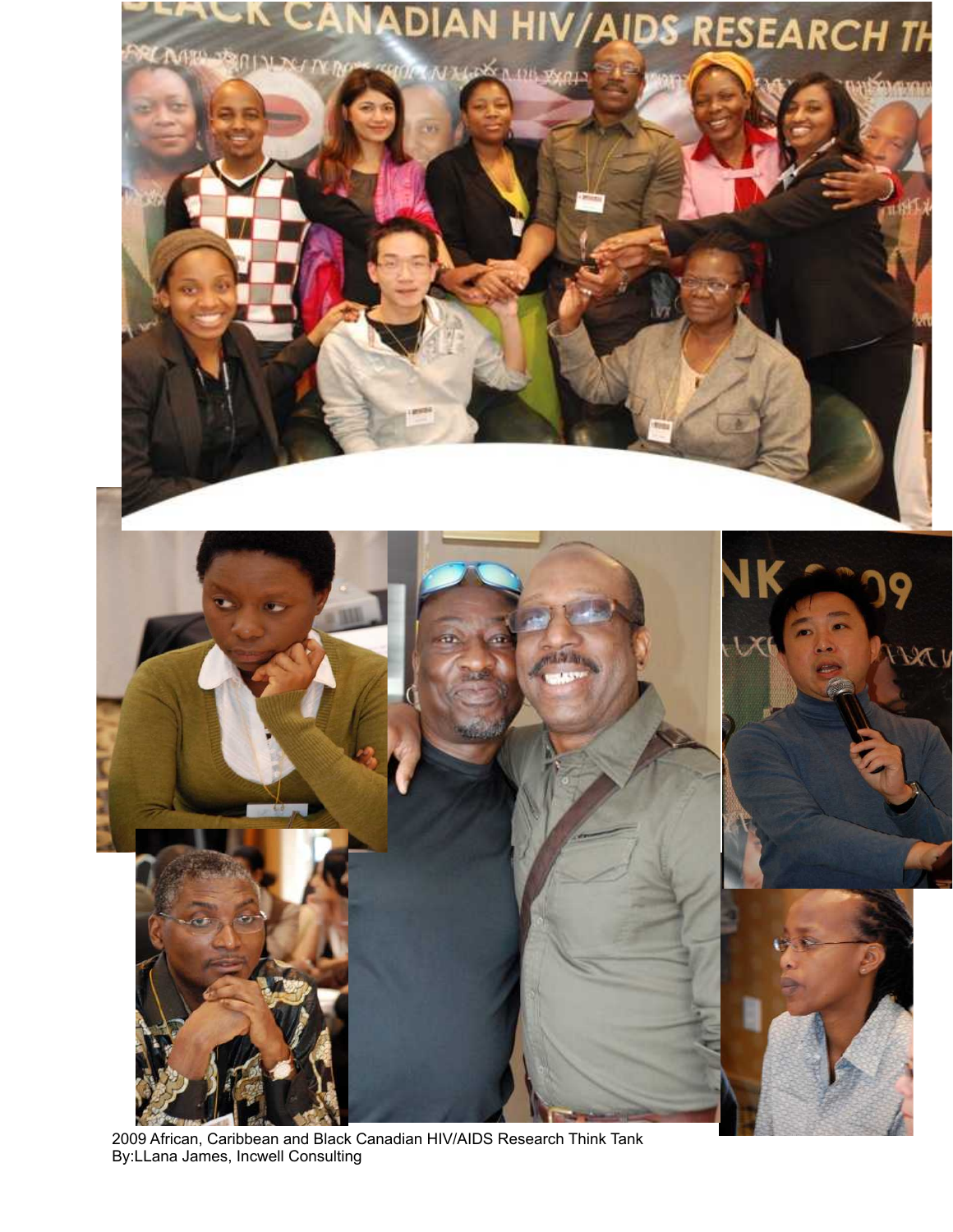**Appendix**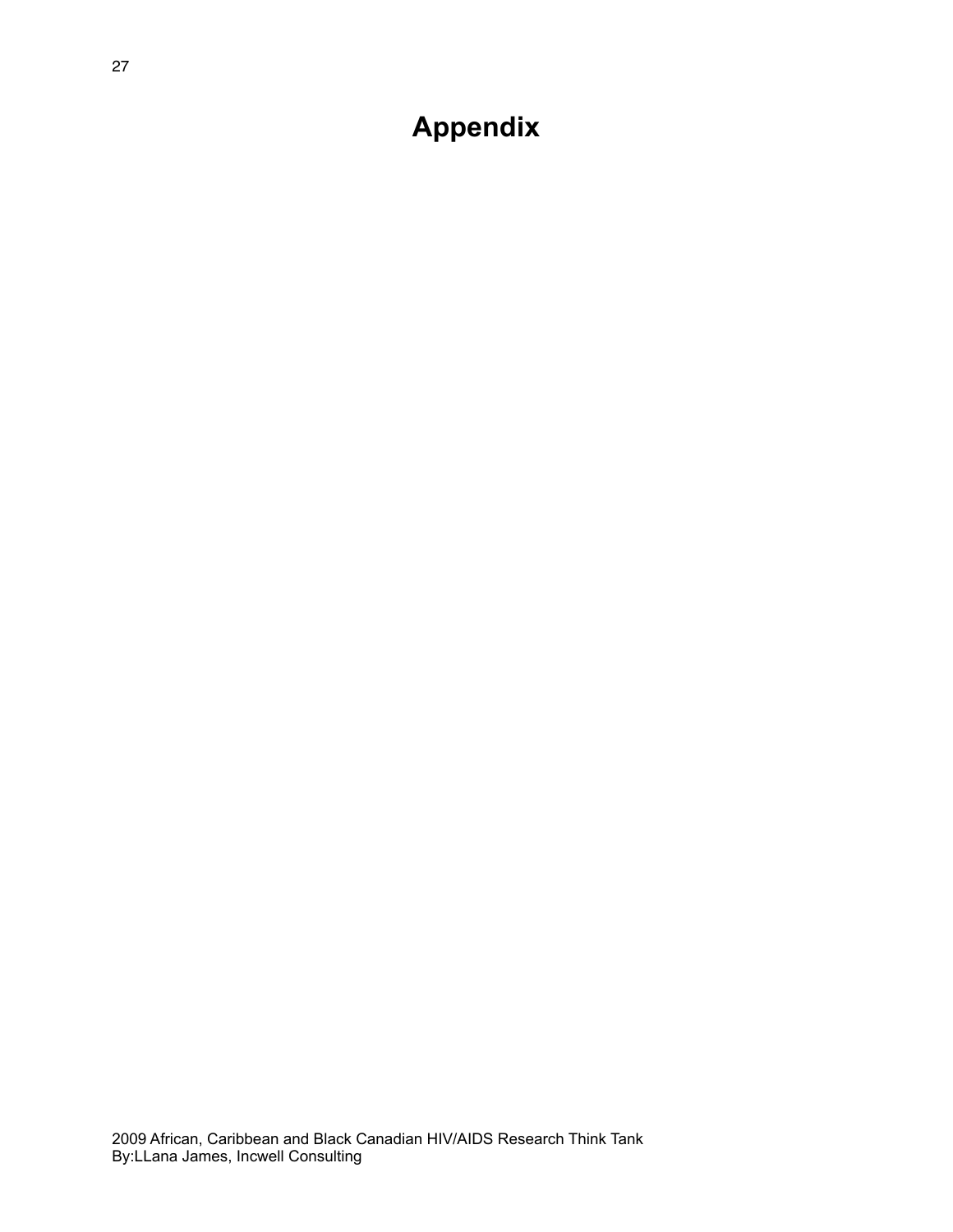#### **Appendix 2009 Africa, Caribbean, Black Canadian Think Tank Agenda**

# **A Demographic Snap Shot…**

The black African, Caribbean and Canadian population (hereafter referred to as African/ Black Diaspora) in Canada consists of 783,795 according to 2006 census data. People of the African/Black Diaspora are 2.5% of the Canadian population and constitute 15.5%[1](#page-27-0) of the population Canada defines as 'visible minority'[2](#page-27-1). The African/ Black Diaspora population increased by 31%, while the Canada's population grew by 10% and Canada's visible minority population grew by 58% from 1991-2001[3](#page-27-2).

The African/Black Diaspora population is largely concentrated in Ontario (62.1%) and Quebec (23%), with most people living in metropolitan areas. Toronto and the greater Toronto area (GTA) have 47% (310, 500) of the Diaspora population and 4% (139,300) reside in Montreal<sup>1</sup>. In 2005, approximately 16% of new HIV infections in Canada were attributed to heterosexual exposure of people whose place of birth was in an HIV endemic country<sup>2</sup>. The infection rate was 12.6 times higher that of other Canadians (note that 20-60% of HIV infections occur inside of Canada3).

<span id="page-27-0"></span><sup>1</sup> Population specific HIV/AIDS Status Report, http://www.phac-aspc.gc.ca/aids-sida/publication/ps-pd/africacaribbe/index-eng.php

<span id="page-27-1"></span><sup>&</sup>lt;sup>2</sup> Visible minority applies to persons who are identified according to the Employment Equity Act as being non-Caucasian in race or non-white in colour. Under the Act, Aboriginal persons are not considered to be members of visible minority groups.

<span id="page-27-2"></span><sup>3</sup> Milan A, Tran K. Blacks in Canada: A long history. Canada Social Trends 2004;1-7

<span id="page-27-3"></span><sup>&</sup>lt;sup>1</sup>Remis RS, Medrid MF. The HIV/AIDS Epidemic among Persons from HIV-Endemic Countries in Ontario: Update to December 2002:Ontario HIV Epidemiological Monitoring Unit, University of Toront; 2004 June <sup>5</sup> HIV endemic country: According to surveillance data reported to the UNAIDS the countries deemed endemic are mainly located in the Caribbean and sub-Saharan Africa where populations are predominately Black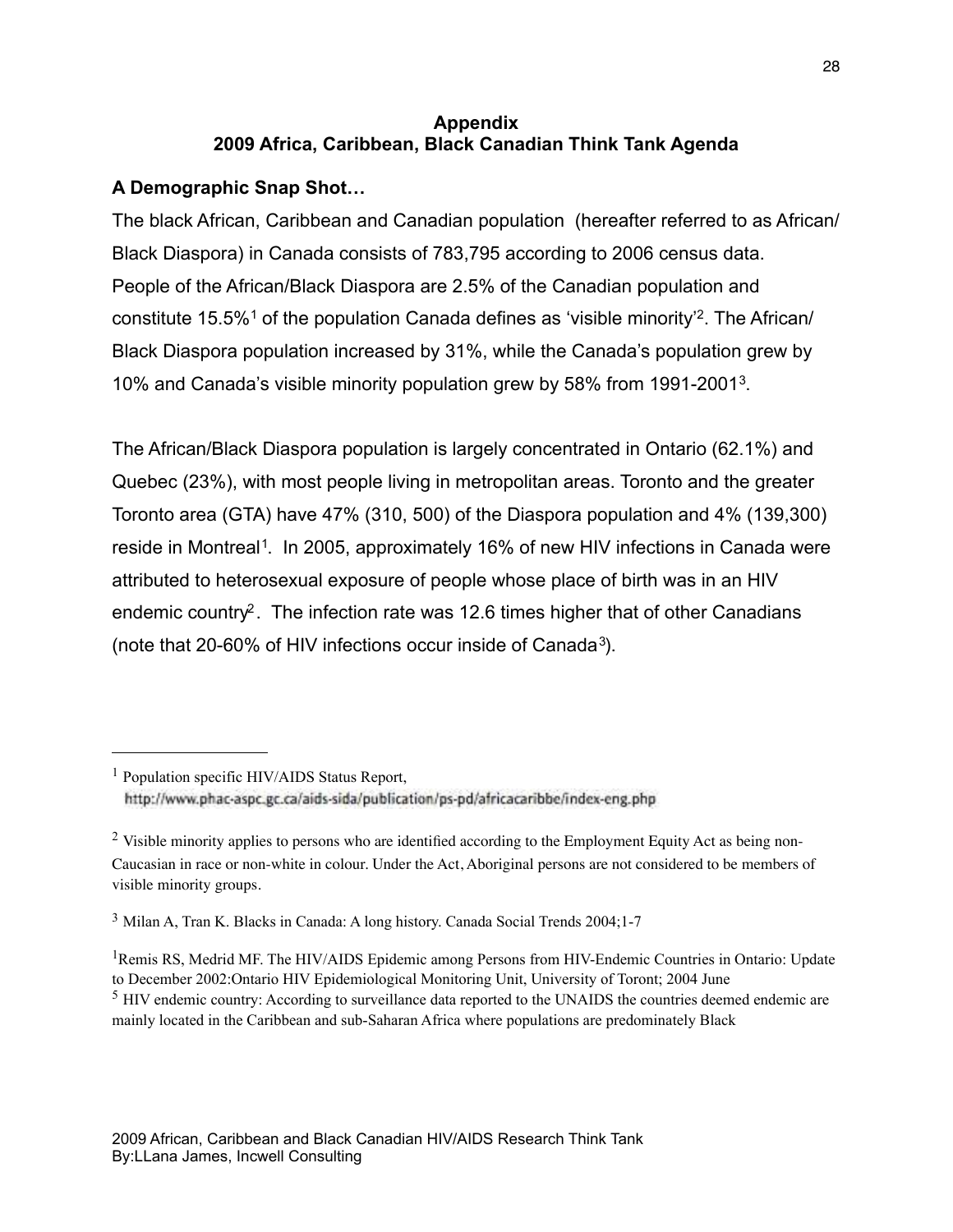However, the number of infections is likely underestimated because anyone whose exposure category was attributed to all other categories such as men who have sex with men (MSM), heterosexual/non endemic, recipients of blood transfusion or clotting factors, intravenous drug use (IDU) and occupational exposure are excluded from the heterosexual HIV endemic exposure category. Each category is mutually exclusive, meaning if you are counted in one category higher in the exposure hierarchy you cannot be counted in another exposure category. For example, in Ontario from 1980-2004, 55.9% of HIV infections are attributed to heterosexual people born in HIV endemic countries, 21.2% were among African/Black Diaspora men who have sex with men, 20.4% 'other', 1.6% intravenous drug use, .95% IDU-MSM 1 for a total of 100% of infections attributed to the African/Black Diaspora.